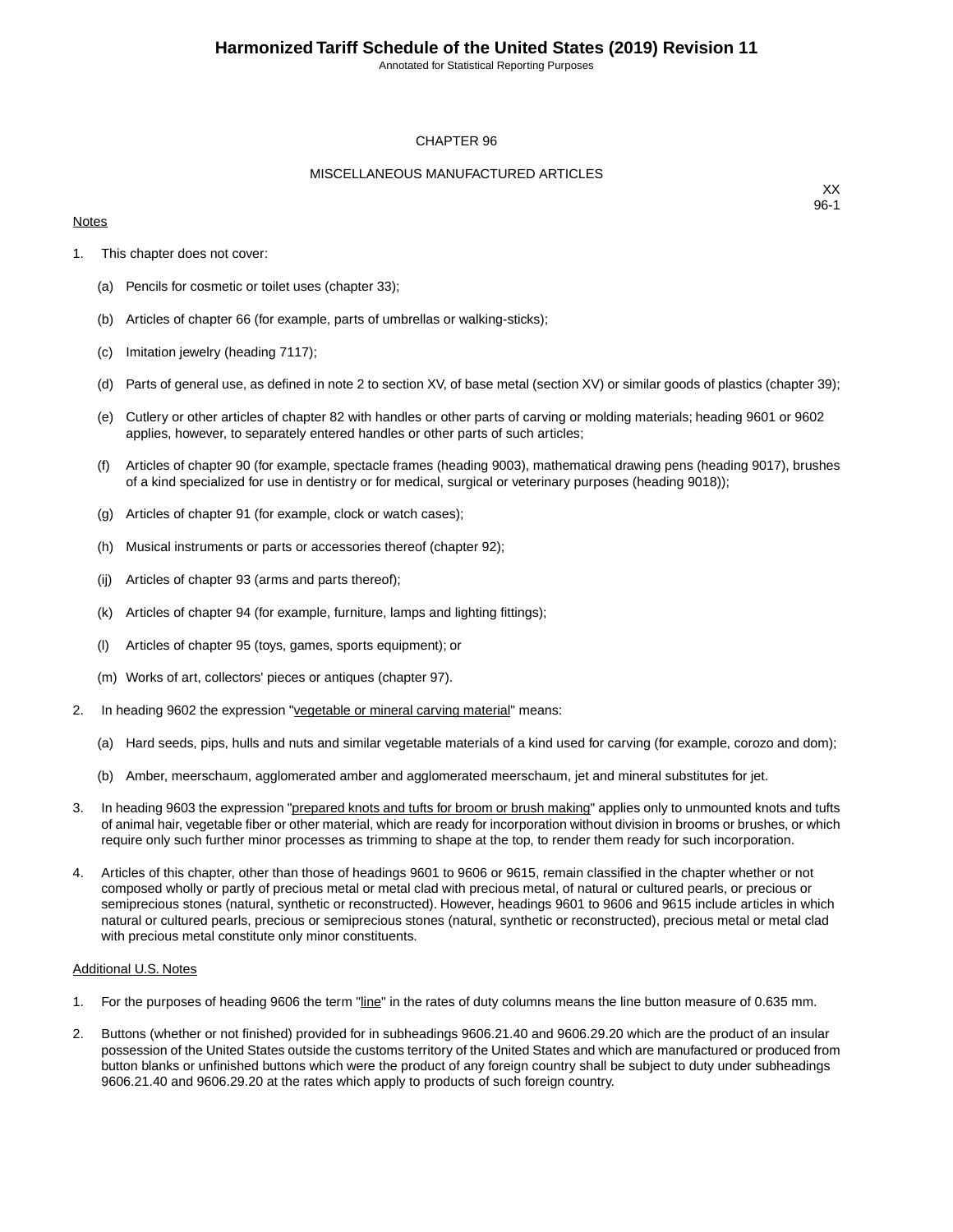Annotated for Statistical Reporting Purposes

| Heading/      | Stat.       |                                                                                                                                                                                                                                                                                                                                                                             | Unit           |               | Rates of Duty                                                                         |                |
|---------------|-------------|-----------------------------------------------------------------------------------------------------------------------------------------------------------------------------------------------------------------------------------------------------------------------------------------------------------------------------------------------------------------------------|----------------|---------------|---------------------------------------------------------------------------------------|----------------|
| Subheading    | Suf-<br>fix | <b>Article Description</b>                                                                                                                                                                                                                                                                                                                                                  | of<br>Quantity | General       | Special                                                                               | $\overline{2}$ |
| 9601          |             | Worked ivory, bone, tortoise-shell, horn, antlers, coral,<br>mother-of-pearl and other animal carving material, and articles                                                                                                                                                                                                                                                |                |               |                                                                                       |                |
| 9601.10.00 00 |             | of these materials (including articles obtained by molding):                                                                                                                                                                                                                                                                                                                | X Free         |               |                                                                                       | 35%            |
| 9601.90       |             | Other:                                                                                                                                                                                                                                                                                                                                                                      |                |               |                                                                                       |                |
| 9601.90.20 00 |             |                                                                                                                                                                                                                                                                                                                                                                             |                |               |                                                                                       | 35%            |
| 9601.90.40    | 00          | Coral, cut but not set, and cameos, suitable for use in                                                                                                                                                                                                                                                                                                                     |                |               | Free (A, AU, BH,<br>CA, CL, CO, D, E,<br>IL, JO, KR, MA,<br>MX, OM, P, PA,<br>PE, SG) | 10%            |
| 9601.90.60 00 |             | Of bone, horn, hoof, whalebone, quill or any                                                                                                                                                                                                                                                                                                                                |                | <b>I</b> Free |                                                                                       | 25%            |
| 9601.90.80 00 |             |                                                                                                                                                                                                                                                                                                                                                                             | No 3.7%        |               | Free (A, AU, BH,                                                                      | 20%            |
|               |             |                                                                                                                                                                                                                                                                                                                                                                             | kg             |               | CA, CL, CO, D, E,<br>IL, JO, KR, MA,<br>MX, OM, P, PA,<br>PE, SG)                     |                |
| 9602.00       |             | Worked vegetable or mineral carving material and articles of<br>these materials; molded or carved articles of wax, of stearin,<br>of natural gums or natural resins, of modeling pastes, and other<br>molded or carved articles, not elsewhere specified or included;<br>worked, unhardened gelatin (except gelatin of heading 3503)<br>and articles of unhardened gelatin: |                |               |                                                                                       |                |
| 9602.00.10    |             |                                                                                                                                                                                                                                                                                                                                                                             |                |               | Free (A, AU, BH,<br>CA, CL, CO, D, E,<br>IL, JO, KR, MA,<br>MX, OM, P, PA,<br>PE, SG) | 25%            |
|               | 40          |                                                                                                                                                                                                                                                                                                                                                                             |                |               |                                                                                       |                |
|               | 80          |                                                                                                                                                                                                                                                                                                                                                                             |                |               |                                                                                       |                |
| 9602.00.40    | 00          |                                                                                                                                                                                                                                                                                                                                                                             |                |               | Free (A, AU, BH,<br>CA, CL, CO, D, E,<br>IL, JO, KR, MA,<br>MX, OM, P, PA,<br>PE, SG) | 20%            |
| 9602.00.50    |             |                                                                                                                                                                                                                                                                                                                                                                             |                | 2.7%          | Free (A, AU, BH,<br>CA, CL, CO, D, E,<br>IL, JO, KR, MA,<br>MX, OM, P, PA,<br>PE, SG) | 20%            |
|               | 10          |                                                                                                                                                                                                                                                                                                                                                                             |                |               |                                                                                       |                |
|               | 80          |                                                                                                                                                                                                                                                                                                                                                                             | No.            |               |                                                                                       |                |
|               |             |                                                                                                                                                                                                                                                                                                                                                                             |                |               |                                                                                       |                |
|               |             |                                                                                                                                                                                                                                                                                                                                                                             |                |               |                                                                                       |                |
|               |             |                                                                                                                                                                                                                                                                                                                                                                             |                |               |                                                                                       |                |
|               |             |                                                                                                                                                                                                                                                                                                                                                                             |                |               |                                                                                       |                |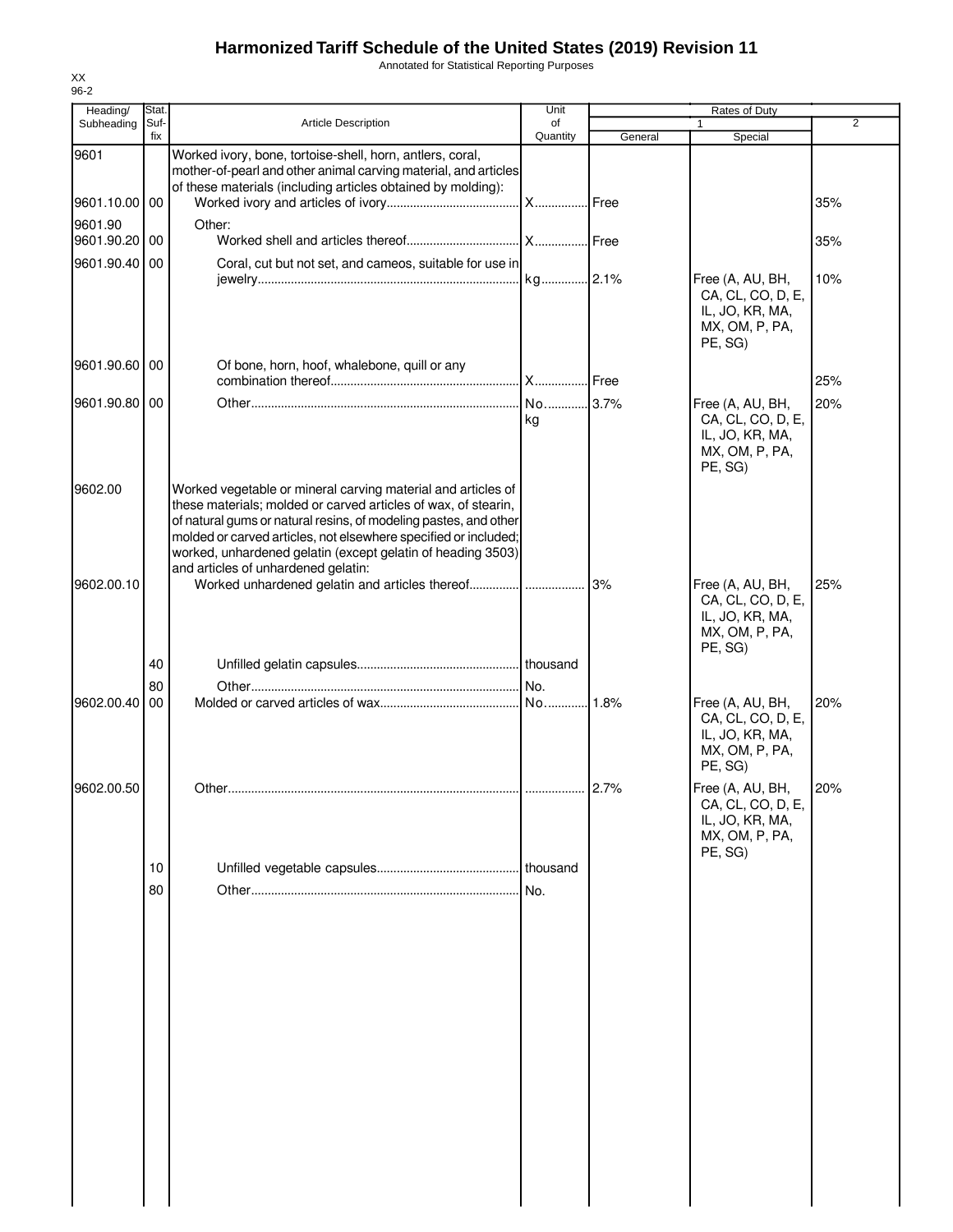9603

9603.10

Annotated for Statistical Reporting Purposes

| <b>Stat</b><br>Suf- | <b>Article Description</b>                                                                                                                                                                                                                                                                                                                                                                                                                                                                                                                                                                                                                 | Unit<br>of                                     |                                                                                    | Rates of Duty                                                                                   | 2                                                                                                         |
|---------------------|--------------------------------------------------------------------------------------------------------------------------------------------------------------------------------------------------------------------------------------------------------------------------------------------------------------------------------------------------------------------------------------------------------------------------------------------------------------------------------------------------------------------------------------------------------------------------------------------------------------------------------------------|------------------------------------------------|------------------------------------------------------------------------------------|-------------------------------------------------------------------------------------------------|-----------------------------------------------------------------------------------------------------------|
| fix                 |                                                                                                                                                                                                                                                                                                                                                                                                                                                                                                                                                                                                                                            | Quantity                                       | General                                                                            | Special                                                                                         |                                                                                                           |
| 00                  | Brooms, brushes (including brushes constituting parts of<br>machines, appliances or vehicles), hand-operated mechanical<br>floor sweepers, not motorized, mops and feather dusters;<br>prepared knots and tufts for broom or brush making; paint pads<br>and rollers; squeegees (other than roller squeegees):<br>materials bound together, with or without handles:<br>Whiskbrooms, wholly or in part of broom corn:<br>Valued not over 96¢ each:<br>In any calendar year prior to the entry, or<br>withdrawal from warehouse for comsumption,<br>of 61,655 dozen whiskbrooms classifiable<br>under subheadings 9603.10.05 to 9603.10.35, |                                                |                                                                                    |                                                                                                 | 20%                                                                                                       |
|                     |                                                                                                                                                                                                                                                                                                                                                                                                                                                                                                                                                                                                                                            |                                                |                                                                                    | CA, CL, CO, D, E,<br>IL, JO, KR, MA,<br>MX, OM, P, PA,<br>PE, SG)                               |                                                                                                           |
|                     |                                                                                                                                                                                                                                                                                                                                                                                                                                                                                                                                                                                                                                            |                                                |                                                                                    | CA, CL, CO, D, E,<br>IL, JO, KR, MA,<br>MX, OM, P, PA,<br>PE, SG)                               | 12¢ each                                                                                                  |
|                     |                                                                                                                                                                                                                                                                                                                                                                                                                                                                                                                                                                                                                                            |                                                | 14%                                                                                | Free (A+, AU, BH,<br>CA, CL, CO, D, E,<br>IL, JO, MA, MX,<br>OM, P, PA, PE,<br>SG)<br>2.8% (KR) | 32%                                                                                                       |
|                     | Valued not over 96¢ each:<br>In any calendar year prior to the entry, or<br>withdrawal from warehouse for consumption,<br>of 121,478 dozen brooms classifiable under<br>subheadings 9603.10.40 to 9603.10.60,                                                                                                                                                                                                                                                                                                                                                                                                                              |                                                |                                                                                    | Free (A+, AU, BH,<br>CA, CL, CO, D, E,<br>IL, JO, KR, MA,<br>MX, OM, P, PA,                     | 20%                                                                                                       |
|                     |                                                                                                                                                                                                                                                                                                                                                                                                                                                                                                                                                                                                                                            |                                                |                                                                                    |                                                                                                 |                                                                                                           |
|                     |                                                                                                                                                                                                                                                                                                                                                                                                                                                                                                                                                                                                                                            |                                                |                                                                                    | CA, CL, CO, D, E,<br>IL, JO, MA, MX,<br>OM, P, PA, PE,<br>SG)                                   | 32¢ each                                                                                                  |
|                     |                                                                                                                                                                                                                                                                                                                                                                                                                                                                                                                                                                                                                                            |                                                |                                                                                    | Free (A+, AU, BH,<br>CA, CL, CO, D, E,<br>IL, JO, MA, MX,<br>OM, P, PA, PE,<br>SG)              | 32%                                                                                                       |
|                     |                                                                                                                                                                                                                                                                                                                                                                                                                                                                                                                                                                                                                                            | No                                             | 10%                                                                                | Free (A, AU, BH,<br>CA, CL, CO, D, E,<br>IL, JO, KR, MA,<br>MX, OM, P, PA,<br>PE, SG)           | 25%                                                                                                       |
|                     | 9603.10.05<br>9603.10.15 00<br>9603.10.35 00<br>9603.10.40   00<br>9603.10.50 00<br>9603.10.60 00<br>9603.10.90 00                                                                                                                                                                                                                                                                                                                                                                                                                                                                                                                         | Other brooms, wholly or in part of broom corn: | Brooms and brushes, consisting of twigs or other vegetable<br>No<br>No<br>No<br>No | No 8%<br>5¢ each<br>8%<br>32¢ each<br>No 32%                                                    | Free (A+, AU, BH,<br>Free (A+, AU, BH,<br>PE, SG)<br>Free (A+, AU, BH,<br>$6.4¢$ each $(KR)$<br>6.4% (KR) |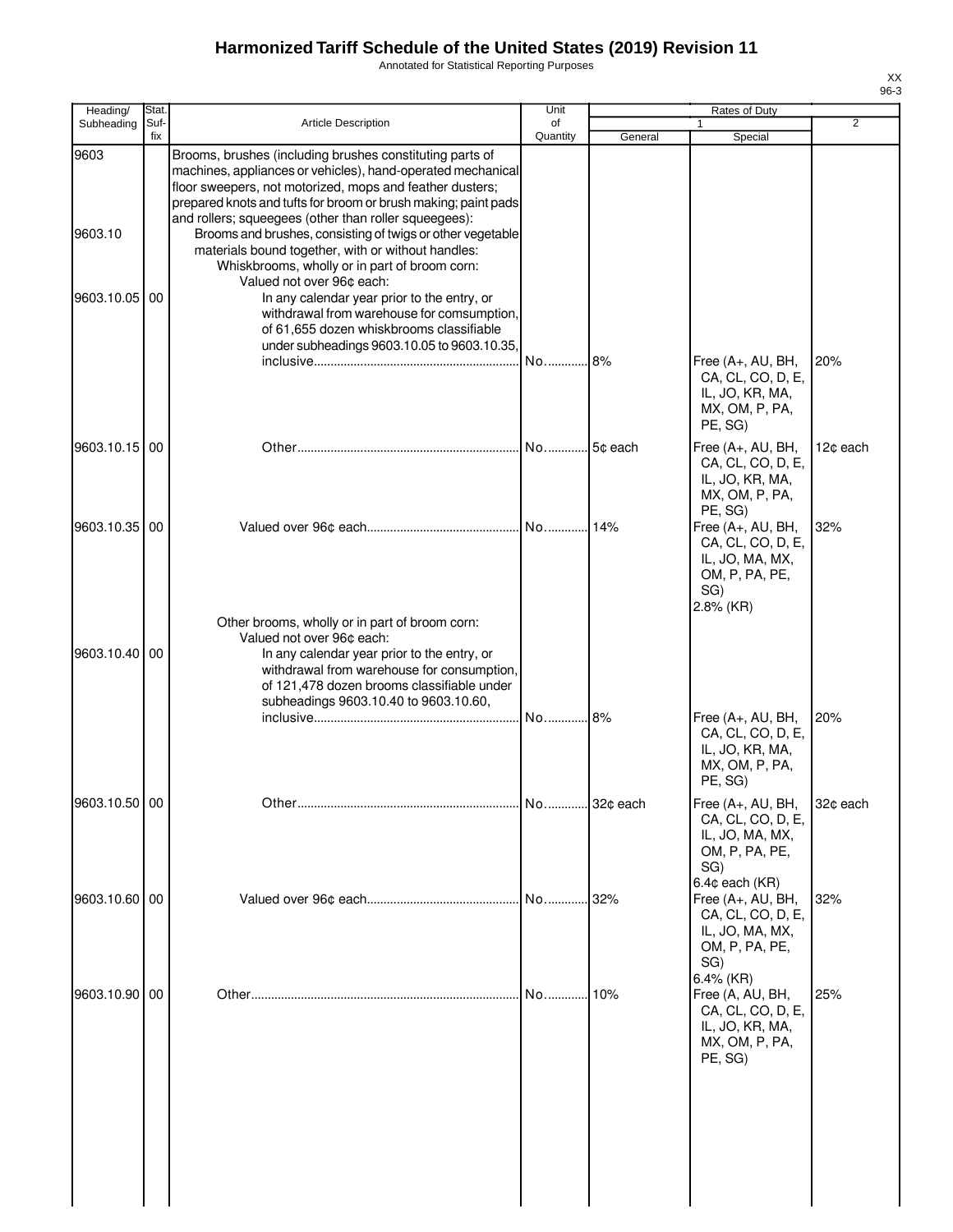Annotated for Statistical Reporting Purposes

| Heading/                 | Stat.       |                                                                                                                                                                                                                                                                                                                                                                                                                                                                                                        | Unit           |         | Rates of Duty                                                                                             |                           |
|--------------------------|-------------|--------------------------------------------------------------------------------------------------------------------------------------------------------------------------------------------------------------------------------------------------------------------------------------------------------------------------------------------------------------------------------------------------------------------------------------------------------------------------------------------------------|----------------|---------|-----------------------------------------------------------------------------------------------------------|---------------------------|
| Subheading               | Suf-<br>fix | <b>Article Description</b>                                                                                                                                                                                                                                                                                                                                                                                                                                                                             | of<br>Quantity | General | $\mathbf{1}$<br>Special                                                                                   | 2                         |
| 9603 (con.)              |             | Brooms, brushes (including brushes constituting parts of<br>machines, appliances or vehicles), hand-operated mechanical<br>floor sweepers, not motorized, mops and feather dusters;<br>prepared knots and tufts for broom or brush making; paint pads<br>and rollers; squeegees (other than roller squeegees): (con.)<br>Toothbrushes, shaving brushes, hair brushes, nail brushes,<br>eyelash brushes and other toilet brushes for use on the<br>person, including such brushes constituting parts of |                |         |                                                                                                           |                           |
| 9603.21.00 00            |             | appliances:<br>Toothbrushes, including dental-plate brushes No Free                                                                                                                                                                                                                                                                                                                                                                                                                                    |                |         |                                                                                                           | $2¢$ each + 50%           |
| 9603.29                  |             | Other:                                                                                                                                                                                                                                                                                                                                                                                                                                                                                                 |                |         |                                                                                                           |                           |
| 9603.29.40               |             |                                                                                                                                                                                                                                                                                                                                                                                                                                                                                                        |                |         | Free (A, AU, BH,<br>CA, CL, CO, D, E,<br>IL, JO, KR, MA,<br>MX, OM, P, PA,<br>PE, SG)                     | $1¢$ each + 50%           |
|                          | 10          |                                                                                                                                                                                                                                                                                                                                                                                                                                                                                                        |                |         |                                                                                                           |                           |
|                          | 90          |                                                                                                                                                                                                                                                                                                                                                                                                                                                                                                        |                |         |                                                                                                           |                           |
| 9603.29.80               |             |                                                                                                                                                                                                                                                                                                                                                                                                                                                                                                        |                |         | $0.3$ ¢ each + 3.6% Free (A, AU, BH,<br>CA, CL, CO, D, E,<br>IL, JO, KR, MA,<br>MX, OM, P, PA,<br>PE, SG) | 1 $\texttt{c}$ each + 50% |
|                          | 10          |                                                                                                                                                                                                                                                                                                                                                                                                                                                                                                        |                |         |                                                                                                           |                           |
|                          | 90          |                                                                                                                                                                                                                                                                                                                                                                                                                                                                                                        | No.            |         |                                                                                                           |                           |
| 9603.30                  |             | Artists' brushes, writing brushes and similar brushes for<br>the application of cosmetics:                                                                                                                                                                                                                                                                                                                                                                                                             |                |         |                                                                                                           |                           |
| 9603.30.20 00            |             |                                                                                                                                                                                                                                                                                                                                                                                                                                                                                                        |                |         | Free (A, AU, BH,<br>CA, CL, CO, D, E,<br>IL, JO, KR, MA,<br>MX, OM, P, PA,                                | 40%                       |
|                          |             |                                                                                                                                                                                                                                                                                                                                                                                                                                                                                                        |                |         | PE, SG)                                                                                                   |                           |
| 9603.30.40 00            |             |                                                                                                                                                                                                                                                                                                                                                                                                                                                                                                        |                |         |                                                                                                           | 40%                       |
| 9603.30.60 00<br>9603.40 |             | Paint, distemper, varnish or similar brushes (other than<br>brushes of subheading 9603.30); paint pads and rollers:                                                                                                                                                                                                                                                                                                                                                                                    |                |         |                                                                                                           | 40%                       |
| 9603.40.20 00            |             |                                                                                                                                                                                                                                                                                                                                                                                                                                                                                                        |                |         | Free (A, AU, BH,<br>CA, CL, CO, D, E,<br>IL, JO, KR, MA,<br>MX, OM, P, PA,<br>PE, SG)                     | 50%                       |
| 9603.40.40               |             |                                                                                                                                                                                                                                                                                                                                                                                                                                                                                                        |                | 4%      | Free (A, AU, BH,<br>CA, CL, CO, D, E,<br>IL, JO, KR, MA,<br>MX, OM, P, PA,<br>PE, SG)                     | 50%                       |
|                          | 20          |                                                                                                                                                                                                                                                                                                                                                                                                                                                                                                        |                |         |                                                                                                           |                           |
|                          | 40          |                                                                                                                                                                                                                                                                                                                                                                                                                                                                                                        | No.            |         |                                                                                                           |                           |
|                          | 60          |                                                                                                                                                                                                                                                                                                                                                                                                                                                                                                        | No.            |         |                                                                                                           |                           |
| 9603.50.00               | 00          | Other brushes constituting parts of machines, appliances                                                                                                                                                                                                                                                                                                                                                                                                                                               |                |         |                                                                                                           |                           |
|                          |             |                                                                                                                                                                                                                                                                                                                                                                                                                                                                                                        | No             | Free    |                                                                                                           | 35%                       |
|                          |             |                                                                                                                                                                                                                                                                                                                                                                                                                                                                                                        |                |         |                                                                                                           |                           |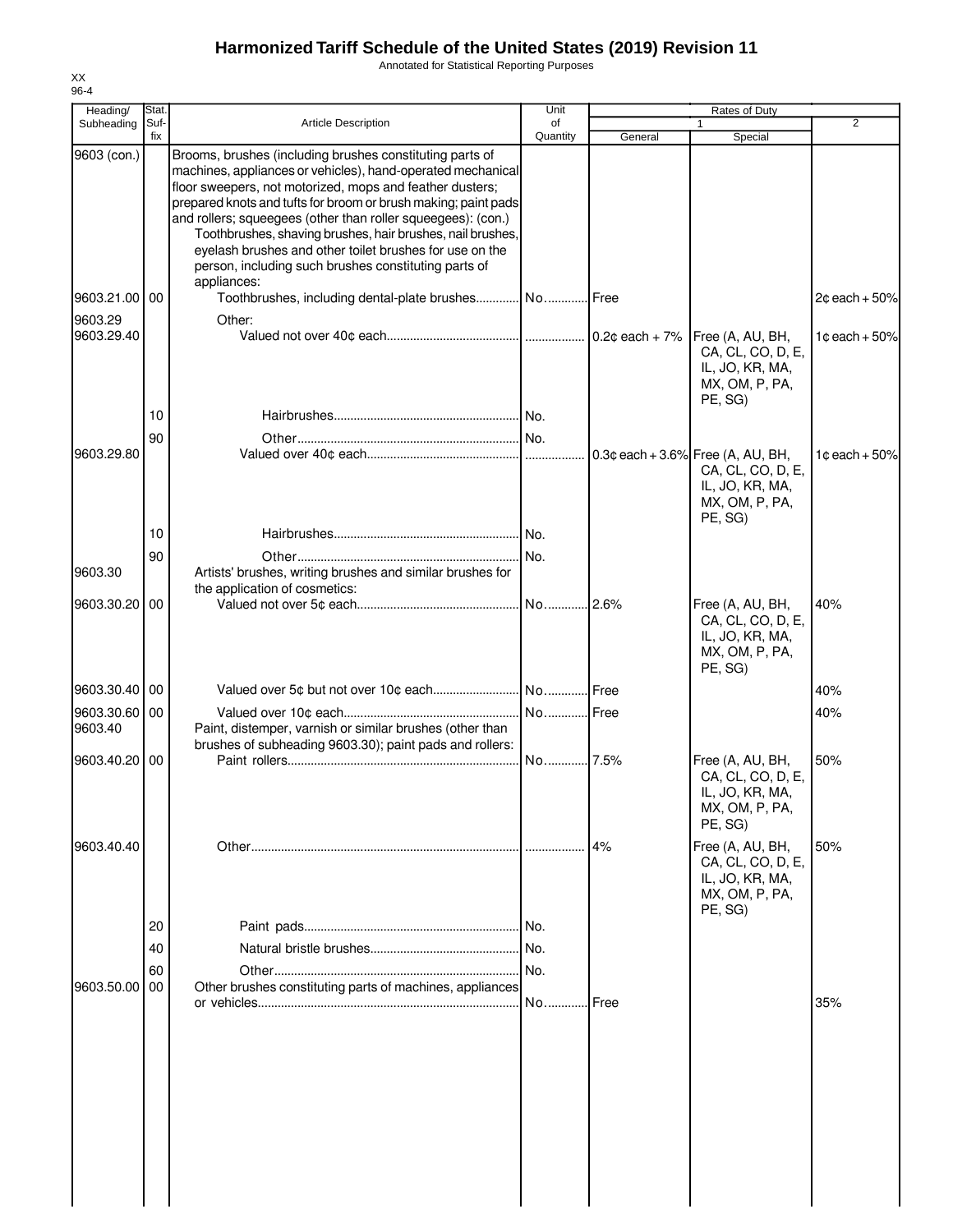Annotated for Statistical Reporting Purposes

| Heading/               | Stat.       |                                                                                                                                                                                                                                                                                                                                 | Unit           |         | <b>Rates of Duty</b>                                                                  |                |
|------------------------|-------------|---------------------------------------------------------------------------------------------------------------------------------------------------------------------------------------------------------------------------------------------------------------------------------------------------------------------------------|----------------|---------|---------------------------------------------------------------------------------------|----------------|
| Subheading             | Suf-<br>fix | Article Description                                                                                                                                                                                                                                                                                                             | of<br>Quantity | General | $\mathbf{1}$<br>Special                                                               | $\overline{2}$ |
| 9603 (con.)<br>9603.90 |             | Brooms, brushes (including brushes constituting parts of<br>machines, appliances or vehicles), hand-operated mechanical<br>floor sweepers, not motorized, mops and feather dusters;<br>prepared knots and tufts for broom or brush making; paint pads<br>and rollers; squeegees (other than roller squeegees): (con.)<br>Other: |                |         |                                                                                       |                |
| 9603.90.40 00          |             |                                                                                                                                                                                                                                                                                                                                 |                |         |                                                                                       | 45%            |
| 9603.90.80             |             |                                                                                                                                                                                                                                                                                                                                 |                |         | Free (A, AU, BH,<br>CA, CL, CO, D, E,<br>IL, JO, KR, MA,<br>MX, OM, P, PA,<br>PE, SG) | 50%            |
|                        | 10          |                                                                                                                                                                                                                                                                                                                                 | .I No.         |         |                                                                                       |                |
|                        | 20          |                                                                                                                                                                                                                                                                                                                                 |                |         |                                                                                       |                |
|                        | 30          |                                                                                                                                                                                                                                                                                                                                 |                |         |                                                                                       |                |
|                        | 40          |                                                                                                                                                                                                                                                                                                                                 |                |         |                                                                                       |                |
|                        | 50          |                                                                                                                                                                                                                                                                                                                                 |                |         |                                                                                       |                |
|                        |             |                                                                                                                                                                                                                                                                                                                                 |                |         | Free (A, AU, BH,<br>CA, CL, CO, D, E,<br>IL, JO, KR, MA,<br>MX, OM, P, PA,<br>PE, SG) | 40%            |
| 9605.00.00             |             | 00 Travel sets for personal toilet, sewing or shoe or clothes<br>cleaning (other than manicure and pedicure sets of heading                                                                                                                                                                                                     | No 8.1%        |         | Free (A, AU, BH,                                                                      | 45%            |
|                        |             |                                                                                                                                                                                                                                                                                                                                 |                |         | CA, CL, CO, D, E,<br>IL, JO, KR, MA,<br>MX, OM, P, PA,<br>PE, SG)                     |                |
|                        |             |                                                                                                                                                                                                                                                                                                                                 |                |         |                                                                                       |                |
|                        |             |                                                                                                                                                                                                                                                                                                                                 |                |         |                                                                                       |                |
|                        |             |                                                                                                                                                                                                                                                                                                                                 |                |         |                                                                                       |                |
|                        |             |                                                                                                                                                                                                                                                                                                                                 |                |         |                                                                                       |                |
|                        |             |                                                                                                                                                                                                                                                                                                                                 |                |         |                                                                                       |                |
|                        |             |                                                                                                                                                                                                                                                                                                                                 |                |         |                                                                                       |                |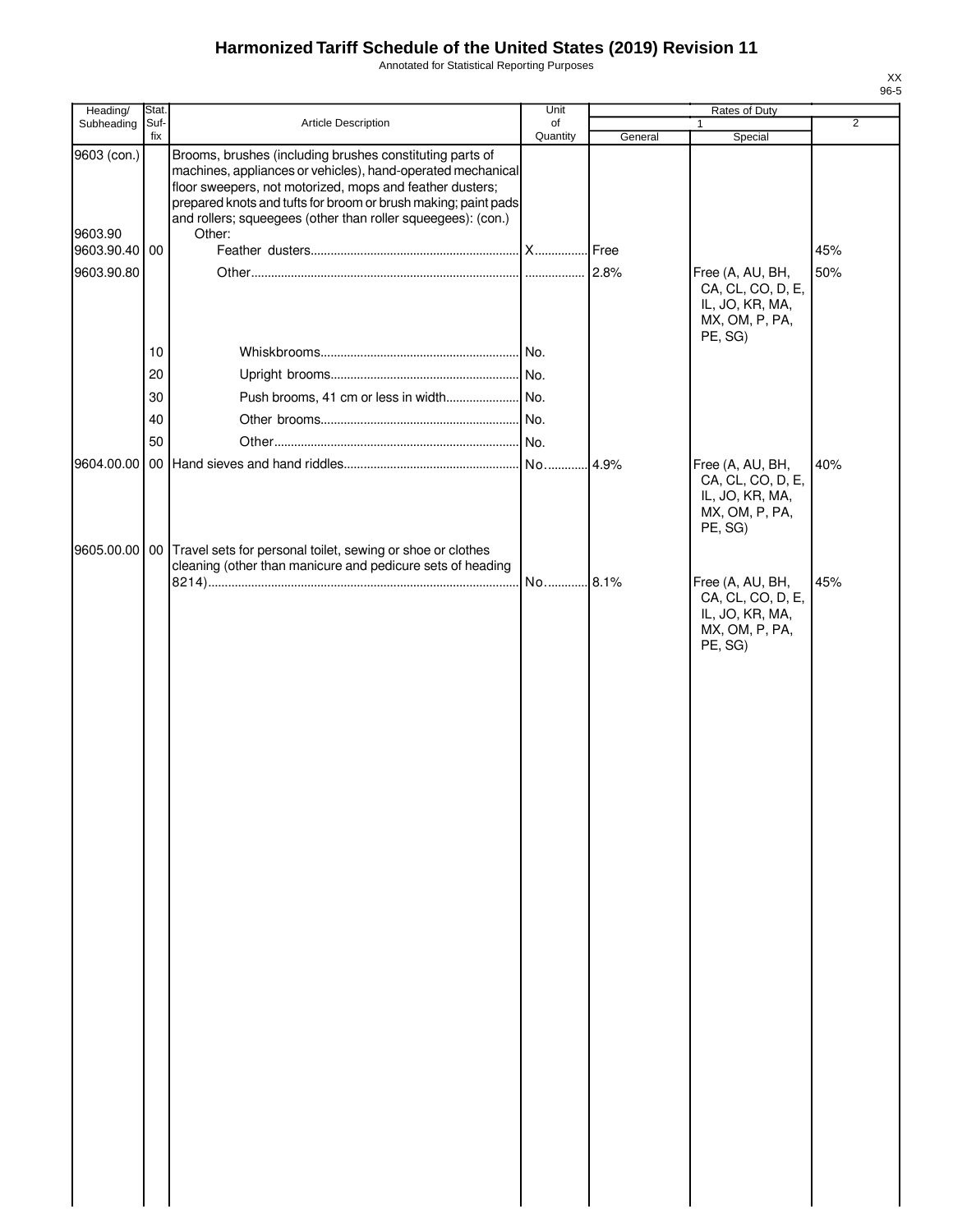Annotated for Statistical Reporting Purposes

| Heading/                 | Stat. |                                                                                                                                         | Unit                        |                                       | Rates of Duty                                                                                                            |                               |
|--------------------------|-------|-----------------------------------------------------------------------------------------------------------------------------------------|-----------------------------|---------------------------------------|--------------------------------------------------------------------------------------------------------------------------|-------------------------------|
| Subheading               | Suf-  | Article Description                                                                                                                     | of                          |                                       |                                                                                                                          | $\overline{2}$                |
| 9606                     | fix   | Buttons, press-fasteners, snap-fasteners and press-studs,                                                                               | Quantity                    | General                               | Special                                                                                                                  |                               |
| 9606.10                  |       | button molds and other parts of these articles; button blanks:<br>Press-fasteners, snap-fasteners and press-studs and parts<br>thereof: |                             |                                       |                                                                                                                          |                               |
| 9606.10.40 00            |       | Valued not over 20¢ per dozen pieces or parts gross 3.5% <sup>1/</sup>                                                                  |                             |                                       | Free (A, AU, B, BH,<br>CA, CL, CO, D, E,<br>IL, JO, KR, MA,<br>MX, OM, P, PA,<br>PE, SG)                                 | 60%                           |
| 9606.10.80 00            |       |                                                                                                                                         |                             |                                       | Free (A, AU, B, BH,<br>CA, CL, CO, D, E,<br>IL, JO, KR, MA,<br>MX, OM, P, PA,<br>PE, SG)                                 | 65%                           |
| 9606.21<br>9606.21.20    | 00    | Buttons:<br>Of plastics, not covered with textile material:                                                                             | gross $r = r^{\frac{1}{2}}$ |                                       |                                                                                                                          | 45%                           |
| 9606.21.40               | 00    | Of acrylic resin, of polyester resin or of both such                                                                                    |                             |                                       |                                                                                                                          |                               |
|                          |       |                                                                                                                                         | gross<br>gr.lines           | 4.6% $\frac{1}{2}$                    | $0.3$ ¢/line/gross + Free (A, AU, B, BH, 1.5¢/line/<br>CA, CL, CO, D, E,<br>IL, JO, KR, MA,<br>MX, OM, P, PA,<br>PE, SG) | gross $+25%$                  |
| 9606.21.60 00            |       |                                                                                                                                         |                             |                                       | Free (A, AU, B, BH, 45%<br>CA, CL, CO, D, E,<br>IL, JO, KR, MA,<br>MX, OM, P, PA,<br>PE, SG)                             |                               |
| 9606.22.00               | 00    | Of base metal, not covered with textile material gross Free <sup>1/</sup>                                                               |                             |                                       |                                                                                                                          | 45%                           |
| 9606.29                  |       | Other:                                                                                                                                  |                             |                                       |                                                                                                                          |                               |
| 9606.29.20               | 00    | Of acrylic resin, of polyester resin or of both such<br>resins, covered with textile material                                           | gr.lines                    | $4.5\%$ <sup>1/</sup>                 | gross $0.3$ $\phi$ /line/gross + Free (A, AU, BH,<br>CA, CL, CO, D, E,<br>IL, JO, KR, MA,<br>MX, OM, P, PA,<br>PE, SG)   | $1.5$ ¢/line/<br>gross $+25%$ |
|                          |       | Other:                                                                                                                                  |                             |                                       |                                                                                                                          |                               |
| 9606.29.40               | 00    |                                                                                                                                         | gr.lines                    | $+2.5\%$ <sup>1/</sup>                | CA, CL, CO, D, E,<br>IL, JO, KR, MA,<br>MX, OM, P, PA,<br>PE, SG)                                                        | 1.75¢/line/<br>gross $+25%$   |
| 9606.29.60               | 00    |                                                                                                                                         | aross                       | $12.9\%$ <sup>1/</sup>                | Free (A, AU, BH,<br>CA, CL, CO, D, E,<br>IL, JO, KR, MA,<br>MX, OM, P, PA,<br>PE, SG)                                    | 45%                           |
| 9606.30<br>9606.30.40 00 |       | Button molds and other parts of buttons; button blanks:                                                                                 | <b>X</b>                    | $\mathsf{I}$ Free $^\mathsf{1\prime}$ |                                                                                                                          | 45%                           |
| 9606.30.80               | 00    |                                                                                                                                         | gross 6% <sup>1/</sup>      |                                       | Free (A, AU, BH,                                                                                                         | 45%                           |
|                          |       |                                                                                                                                         |                             |                                       | CA, CL, CO, D, E,<br>IL, JO, KR, MA,<br>MX, OM, P, PA,<br>PE, SG)                                                        |                               |
|                          |       |                                                                                                                                         |                             |                                       |                                                                                                                          |                               |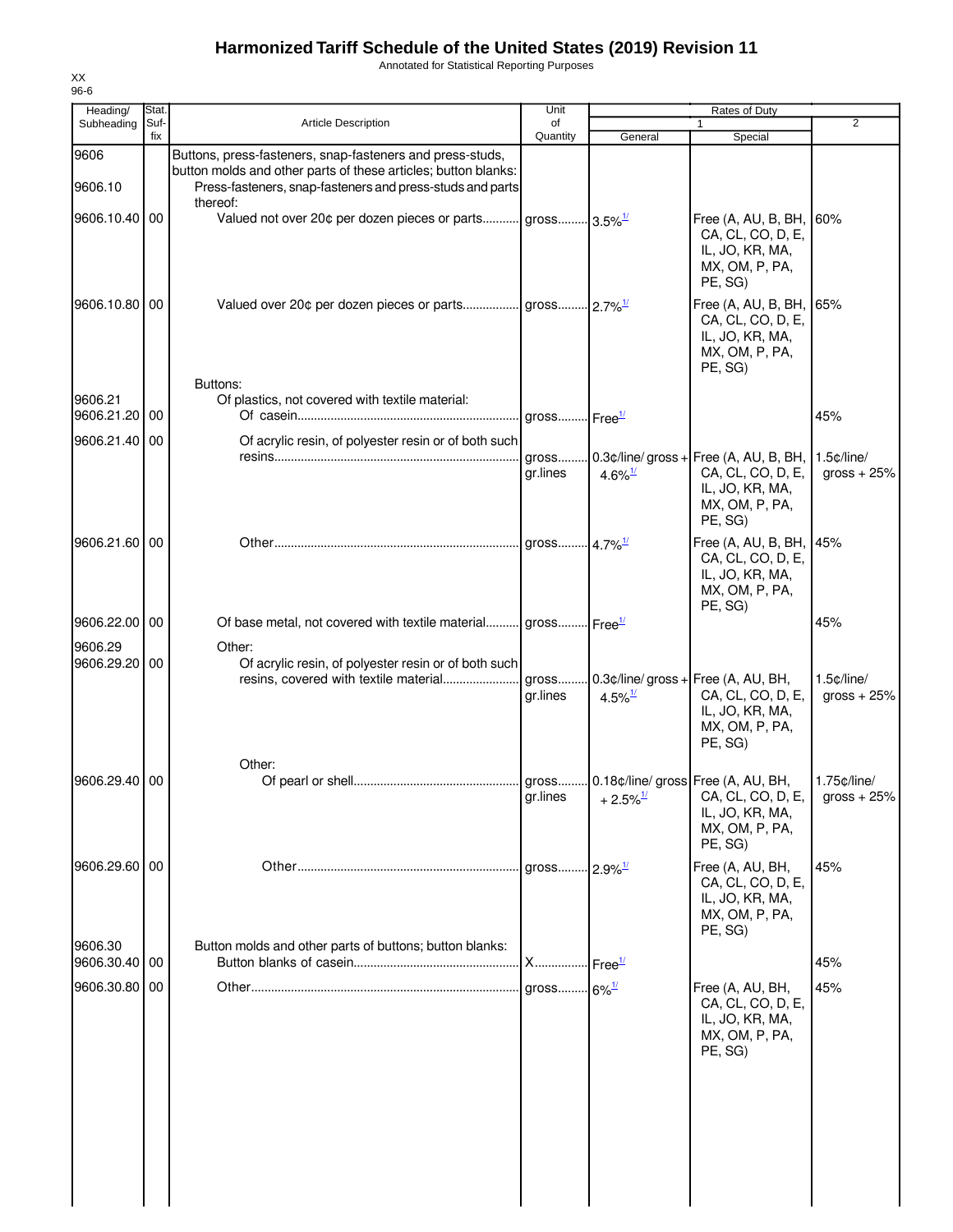Annotated for Statistical Reporting Purposes

| Heading/      | Stat.       |                                                                                                                                                                                                                                                                                                                                                                         | Unit           |                        | Rates of Duty                                                                                              |                 |
|---------------|-------------|-------------------------------------------------------------------------------------------------------------------------------------------------------------------------------------------------------------------------------------------------------------------------------------------------------------------------------------------------------------------------|----------------|------------------------|------------------------------------------------------------------------------------------------------------|-----------------|
| Subheading    | Suf-<br>fix | <b>Article Description</b>                                                                                                                                                                                                                                                                                                                                              | of<br>Quantity | General                | 1<br>Special                                                                                               | $\overline{2}$  |
| 9607          |             | Slide fasteners and parts thereof:                                                                                                                                                                                                                                                                                                                                      |                |                        |                                                                                                            |                 |
|               |             | Slide fasteners:                                                                                                                                                                                                                                                                                                                                                        |                |                        |                                                                                                            |                 |
| 9607.11.00 00 |             |                                                                                                                                                                                                                                                                                                                                                                         |                |                        | Free (A, AU, B, BH,<br>CA, CL, CO, D, E,<br>IL, JO, KR, MA,<br>MX, OM, P, PA,<br>PE, SG)                   | 66%             |
| 9607.19.00    |             |                                                                                                                                                                                                                                                                                                                                                                         |                | $13\%$ <sup>1/</sup>   | Free (A, AU, B, BH,<br>CA, CL, CO, D, E,<br>IL, JO, MA, MX,<br>OM, P, PA, PE,<br>SG)                       | 66%             |
|               | 20          |                                                                                                                                                                                                                                                                                                                                                                         |                |                        | $2.6\%$ (KR)                                                                                               |                 |
|               | 40          | Fitted with continuous plastic filament No.                                                                                                                                                                                                                                                                                                                             |                |                        |                                                                                                            |                 |
|               | 60          |                                                                                                                                                                                                                                                                                                                                                                         |                |                        |                                                                                                            |                 |
| 9607.20.00    |             |                                                                                                                                                                                                                                                                                                                                                                         |                | $11.5\%$ <sup>1/</sup> | Free (A, AU, B, BH,<br>CA, CL, CO, D, E,<br>IL, JO, MA, MX,<br>OM, P, PA, PE,<br>SG)<br>$2.3\%$ (KR)       | 66%             |
|               | 40          |                                                                                                                                                                                                                                                                                                                                                                         |                |                        |                                                                                                            |                 |
| 9608          | 80          | Ball point pens; felt tipped and other porous-tipped pens and<br>markers; fountain pens, stylograph pens and other pens;<br>duplicating styli; propelling or sliding pencils (for example,<br>mechanical pencils); pen-holders, pencil-holders and similar<br>holders; parts (including caps and clips) of the foregoing<br>articles, other than those of heading 9609: |                |                        |                                                                                                            |                 |
| 9608.10.00    | 00          |                                                                                                                                                                                                                                                                                                                                                                         |                |                        | CA, CL, CO, D, E,<br>IL, JO, KR, MA,<br>MX, OM, P, PA,<br>PE, SG)                                          | $6¢$ each + 40% |
| 9608.20.00 00 |             | Felt tipped and other porous-tipped pens and markers gross 4%                                                                                                                                                                                                                                                                                                           |                |                        | Free (A, AU, BH,<br>CA, CL, CO, D, E,<br>IL, JO, KR, MA,<br>MX, OM, P, PA,<br>PE, SG)                      | 40%             |
| 9608.30.00    |             | Fountain pens, stylograph pens and other pens                                                                                                                                                                                                                                                                                                                           |                |                        | $0.4$ ¢ each + 2.7% Free (A+, AU, BH,<br>CA, CL, CO, D, E,<br>IL, JO, KR, MA,<br>MX, OM, P, PA,<br>PE, SG) | $6¢$ each + 40% |
|               | 31          |                                                                                                                                                                                                                                                                                                                                                                         |                |                        |                                                                                                            |                 |
|               | 39          |                                                                                                                                                                                                                                                                                                                                                                         | No.            |                        |                                                                                                            |                 |
| 9608.40       |             | Propelling or sliding pencils (for example, mechanical<br>pencils):                                                                                                                                                                                                                                                                                                     |                |                        |                                                                                                            |                 |
| 9608.40.40    | 00          | With a mechanical action for extending, or for                                                                                                                                                                                                                                                                                                                          |                |                        | Free (A, AU, BH,                                                                                           | 41.5%           |
|               |             |                                                                                                                                                                                                                                                                                                                                                                         |                |                        | CA, CL, CO, D, E,<br>IL, JO, KR, MA,<br>MX, OM, P, PA,<br>PE, SG)                                          |                 |
| 9608.40.80    | 00          |                                                                                                                                                                                                                                                                                                                                                                         |                |                        |                                                                                                            | 45%             |
|               |             |                                                                                                                                                                                                                                                                                                                                                                         |                |                        |                                                                                                            |                 |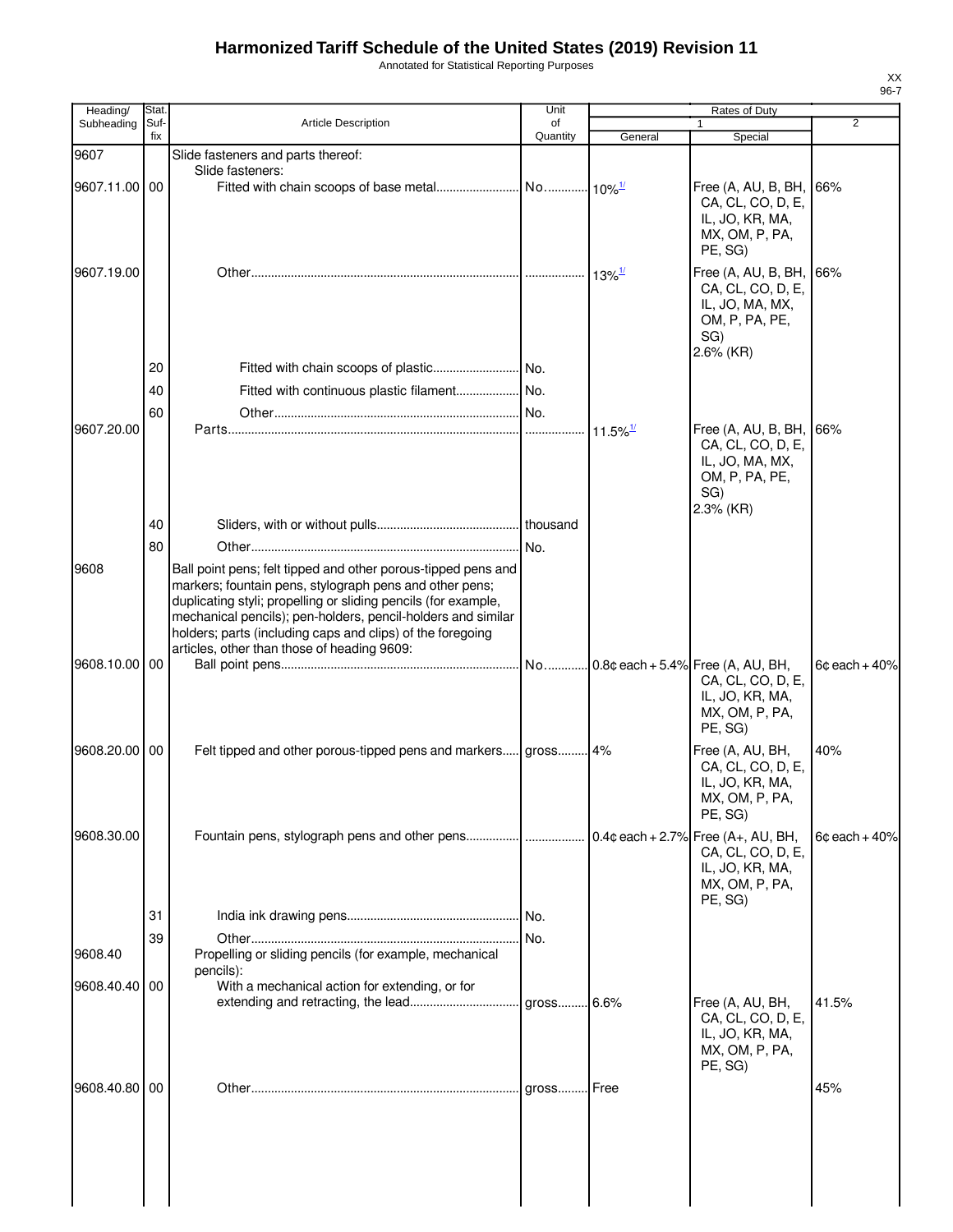Annotated for Statistical Reporting Purposes

| Heading/                     | Stat.       |                                                                                                                                                                                                                                                                                                                                                                                                                                        | Unit           |                                                                                   | Rates of Duty                                                                                                      |                                                                            |
|------------------------------|-------------|----------------------------------------------------------------------------------------------------------------------------------------------------------------------------------------------------------------------------------------------------------------------------------------------------------------------------------------------------------------------------------------------------------------------------------------|----------------|-----------------------------------------------------------------------------------|--------------------------------------------------------------------------------------------------------------------|----------------------------------------------------------------------------|
| Subheading                   | Suf-<br>fix | <b>Article Description</b>                                                                                                                                                                                                                                                                                                                                                                                                             | of<br>Quantity | General                                                                           | 1<br>Special                                                                                                       | 2                                                                          |
| 9608 (con.)<br>9608.50.00 00 |             | Ball point pens; felt tipped and other porous-tipped pens and<br>markers; fountain pens, stylograph pens and other pens;<br>duplicating styli; propelling or sliding pencils (for example,<br>mechanical pencils); pen-holders, pencil-holders and similar<br>holders; parts (including caps and clips) of the foregoing<br>articles, other than those of heading 9609: (con.)<br>Sets of articles from two or more of the subheadings |                | The rate<br>applicable to<br>each article in<br>the absence of<br>this subheading | Free (A+, AU, BH,<br>CA, CL, CO, D, E,<br>IL, JO, KR, MA,<br>MX, OM, P, PA,<br>PE, SG)                             | The rate<br>applicable, to<br>each article<br>in the<br>absence of<br>this |
| 9608.60.00                   | 00          | Refills for ball point pens, comprising the ball point and ink                                                                                                                                                                                                                                                                                                                                                                         |                |                                                                                   |                                                                                                                    | subheading                                                                 |
|                              |             |                                                                                                                                                                                                                                                                                                                                                                                                                                        | No             |                                                                                   | $0.4$ ¢ each + 2.7% Free (A, AU, BH,<br>CA, CL, CO, D, E,<br>IL, JO, MA, MX,<br>OM, P, PA, PE,<br>SG)<br>0.5% (KR) | $6¢$ each + 40%                                                            |
| 9608.91.00                   | 00          | Other:                                                                                                                                                                                                                                                                                                                                                                                                                                 |                |                                                                                   |                                                                                                                    | 20¢/gross                                                                  |
| 9608.99                      |             | Other:                                                                                                                                                                                                                                                                                                                                                                                                                                 |                |                                                                                   |                                                                                                                    |                                                                            |
| 9608.99.20                   | 00          |                                                                                                                                                                                                                                                                                                                                                                                                                                        |                |                                                                                   | CA, CL, CO, D, E,<br>IL, JO, KR, MA,<br>MX, OM, P, PA,<br>PE, SG)                                                  | $6¢$ each + 40%                                                            |
| 9608.99.30                   | 00          |                                                                                                                                                                                                                                                                                                                                                                                                                                        |                | 3.5%                                                                              | Free (A, AU, BH,<br>CA, CL, CO, D, E,<br>IL, JO, KR, MA,<br>MX, OM, P, PA,<br>PE, SG)                              | \$2.50/thou-<br>sand $+40%$                                                |
| 9608.99.40 00                |             | Other:<br>Parts of articles provided for in subheadings<br>9608.10 and 9608.30 (other than balls for ball                                                                                                                                                                                                                                                                                                                              |                | Free                                                                              |                                                                                                                    | $6¢$ each + 40%                                                            |
| 9608.99.60 00                |             |                                                                                                                                                                                                                                                                                                                                                                                                                                        |                |                                                                                   |                                                                                                                    | 45%                                                                        |
| 9609                         |             | Pencils (other than those pencils of heading 9608), crayons,<br>pencil leads, pastels, drawing charcoals, writing or drawing<br>chalks and tailors' chalks:                                                                                                                                                                                                                                                                            |                |                                                                                   |                                                                                                                    |                                                                            |
| 9609.10.00 00                |             | Pencils and crayons, with leads encased in a rigid                                                                                                                                                                                                                                                                                                                                                                                     | qross          | $14¢/gross +$<br>4.3%                                                             | Free (A, AU, BH,<br>CA, CL, CO, D, E,<br>IL, JO, KR, MA,<br>MX, OM, P, PA,<br>PE, SG)                              | $50¢/gross +$<br>30%                                                       |
| 9609.20<br>9609.20.20 00     |             | Pencil leads, black or colored:<br>Not over 1.5 mm in maximum cross-sectional                                                                                                                                                                                                                                                                                                                                                          |                | <b>I</b> Free                                                                     |                                                                                                                    | 20¢/gross                                                                  |
| 9609.20.40                   | 00          | Over 1.5 mm in maximum cross-sectional                                                                                                                                                                                                                                                                                                                                                                                                 |                |                                                                                   |                                                                                                                    |                                                                            |
| 9609.90                      |             | Other:                                                                                                                                                                                                                                                                                                                                                                                                                                 |                |                                                                                   |                                                                                                                    | 6¢/gross                                                                   |
| 9609.90.40 00<br>9609.90.80  | 00          |                                                                                                                                                                                                                                                                                                                                                                                                                                        |                |                                                                                   |                                                                                                                    | 25%                                                                        |
|                              |             |                                                                                                                                                                                                                                                                                                                                                                                                                                        |                |                                                                                   |                                                                                                                    | $50¢/gross +$<br>30%                                                       |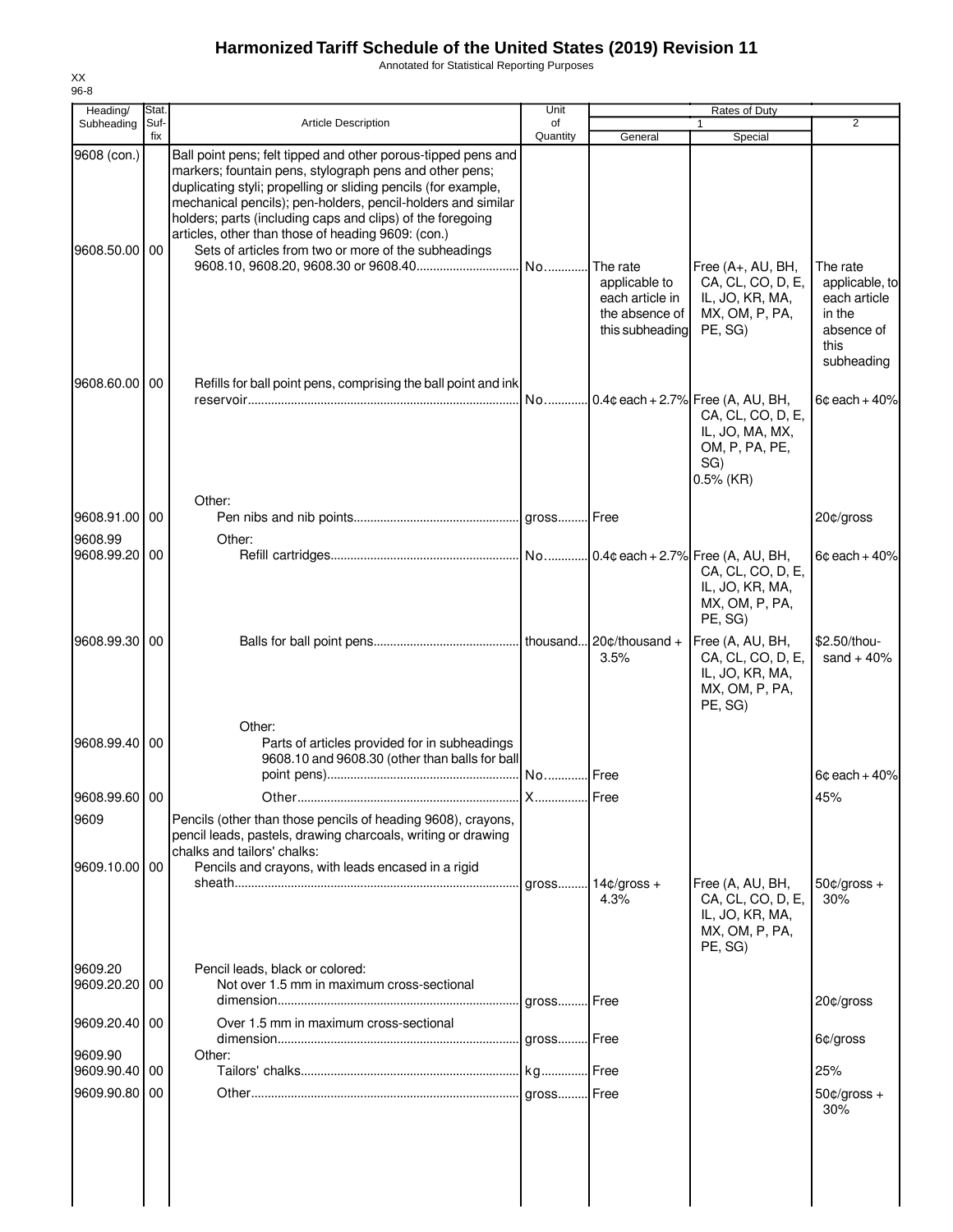Annotated for Statistical Reporting Purposes

| Heading/        | Stat.           |                                                                                                                                                                                                        | Unit           |         | Rates of Duty                                                                              |         |
|-----------------|-----------------|--------------------------------------------------------------------------------------------------------------------------------------------------------------------------------------------------------|----------------|---------|--------------------------------------------------------------------------------------------|---------|
| Subheading      | Suf-<br>fix     | Article Description                                                                                                                                                                                    | of<br>Quantity | General | $\mathbf{1}$<br>Special                                                                    | 2       |
| 9610.00.00      | 00 <sub>1</sub> | Slates and boards, with writing or drawing surfaces, whether                                                                                                                                           |                |         |                                                                                            |         |
|                 |                 |                                                                                                                                                                                                        | No 3.5%        |         | Free (A, AU, BH,<br>CA, CL, CO, D, E,<br>IL, JO, KR, MA,<br>MX, OM, P, PA,<br>PE, SG)      | 33 1/3% |
|                 |                 | 9611.00.00   00   Date, sealing or numbering stamps and the like, (including<br>devices for printing or embossing labels), designed for<br>operating in the hand; hand-operated composing sticks and   |                |         | Free (A, AU, BH,<br>CA, CL, CO, D, E,<br>IL, JO, KR, MA,<br>MX, OM, P, PA,<br>PE, SG)      | 80%     |
| 9612<br>9612.10 |                 | Typewriter or similar ribbons, inked or otherwise prepared for<br>giving impressions, whether or not on spools or in cartridges;<br>ink pads, whether or not inked, with or without boxes:<br>Ribbons: |                |         |                                                                                            |         |
| 9612.10.10      |                 | Measuring less than 30 mm in width, permanently put<br>up in plastic or metal cartridges (whether or not<br>containing spools) of a kind used in typewriters,                                          |                |         |                                                                                            |         |
|                 | 10<br>20        |                                                                                                                                                                                                        | kg             | Free    |                                                                                            | 78.5%   |
| 9612.10.90      |                 |                                                                                                                                                                                                        | ka             | 7.9%    | Free (AU, BH, CA,<br>CL, CO, E <sup>*</sup> , IL, JO,<br>KR, MA, MX, OM,<br>P, PA, PE, SG) | 78.5%   |
|                 | 10              | Woven, of man-made fibers (621)                                                                                                                                                                        | doz.<br>kg     |         |                                                                                            |         |
|                 | 30              | Other:<br>Thermal transfer printing ribbons of coated<br>polyethylene terephthalate film                                                                                                               | doz.<br>kg     |         |                                                                                            |         |
|                 | 90              |                                                                                                                                                                                                        | doz.<br>kg     |         |                                                                                            |         |
| 9612.20.00 00   |                 |                                                                                                                                                                                                        | No             | .3.5%   | Free (A+, AU, BH,<br>CA, CL, CO, D, E,<br>IL, JO, KR, MA,<br>MX, OM, P, PA,<br>PE, SG)     | 40%     |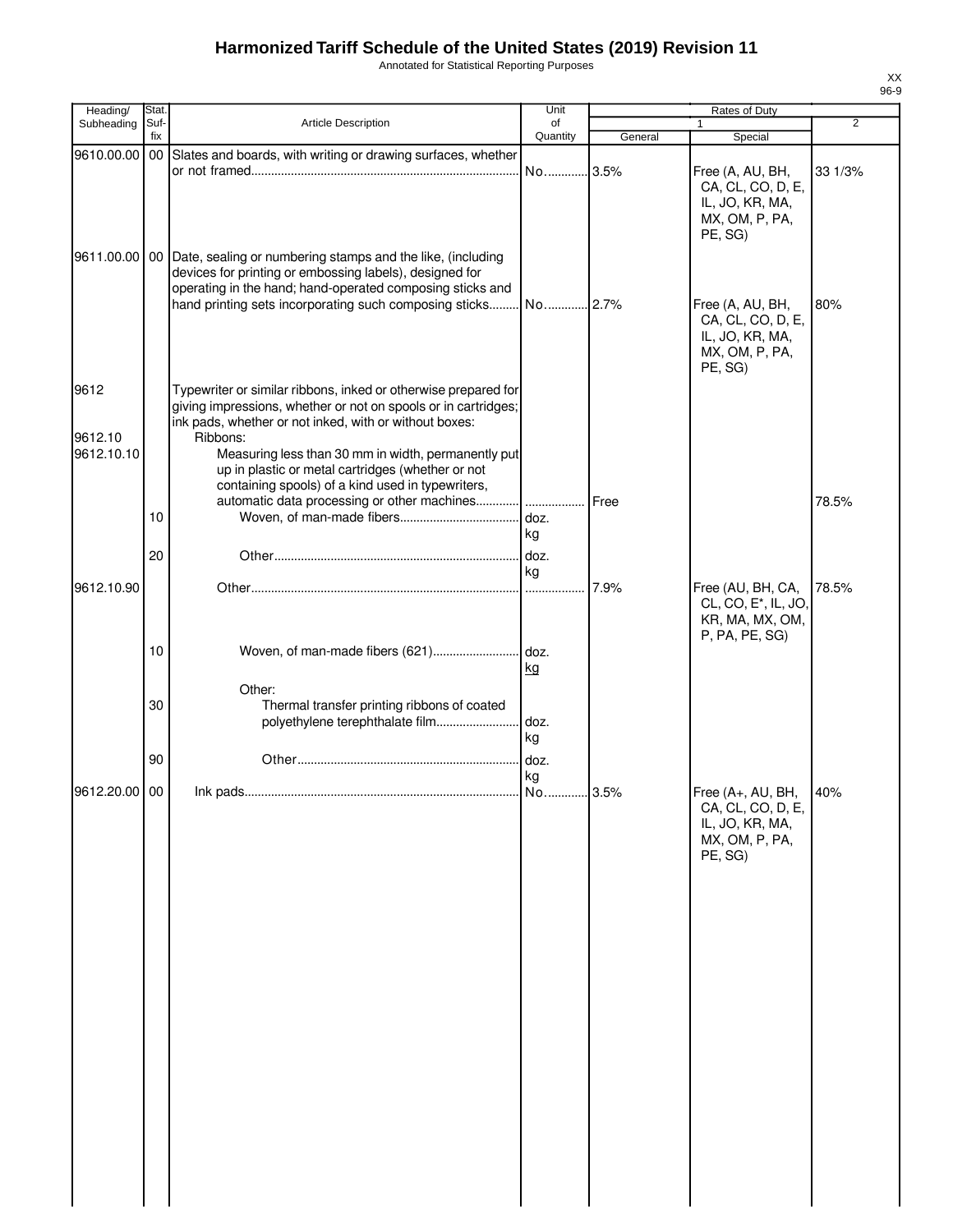Annotated for Statistical Reporting Purposes

| Heading/                 | Stat.       |                                                                  | Unit           |         | Rates of Duty                         |      |
|--------------------------|-------------|------------------------------------------------------------------|----------------|---------|---------------------------------------|------|
| Subheading               | Suf-<br>fix | <b>Article Description</b>                                       | of<br>Quantity | General | $\mathbf{1}$<br>Special               | 2    |
| 9613                     |             | Cigarette lighters and other lighters, whether or not mechanical |                |         |                                       |      |
|                          |             | or electrical, and parts thereof other than flints and wicks:    |                |         |                                       |      |
| 9613.10.00 00            |             |                                                                  |                |         | Free (A, AU, BH,                      | 110% |
|                          |             |                                                                  |                |         | CA, CL, CO, D, E,                     |      |
|                          |             |                                                                  |                |         | IL, JO, KR, MA,                       |      |
|                          |             |                                                                  |                |         | MX, OM, P, PA,<br>PE, SG)             |      |
|                          |             |                                                                  |                |         |                                       |      |
| 9613.20.00               | 00          |                                                                  |                |         | Free (A, AU, BH,<br>CA, CL, CO, D, E, | 110% |
|                          |             |                                                                  |                |         | IL, JO, KR, MA,                       |      |
|                          |             |                                                                  |                |         | MX, OM, P, PA,                        |      |
|                          |             |                                                                  |                |         | PE, SG)                               |      |
| 9613.80                  |             | Other lighters:                                                  |                |         |                                       |      |
| 9613.80.10               |             |                                                                  |                | 4.8%    | Free (A, AU, BH,                      | 60%  |
|                          |             |                                                                  |                |         | CA, CL, CO, D, E,                     |      |
|                          |             |                                                                  |                |         | IL, JO, KR, MA,                       |      |
|                          |             |                                                                  |                |         | MX, OM, P, PA,<br>PE, SG)             |      |
|                          | 40          |                                                                  |                |         |                                       |      |
|                          | 80          |                                                                  |                |         |                                       |      |
|                          |             | Other:                                                           |                |         |                                       |      |
| 9613.80.20               |             |                                                                  |                | 3.9%    | Free (A, AU, B, BH, 35%               |      |
|                          |             |                                                                  |                |         | CA, CL, CO, D, E,                     |      |
|                          |             |                                                                  |                |         | IL, JO, KR, MA,                       |      |
|                          |             |                                                                  |                |         | MX, OM, P, PA,<br>PE, SG)             |      |
|                          | 10          | Multipurpose lighters, including those used to                   |                |         |                                       |      |
|                          |             | light charcoal and gas grills and fireplaces                     | No.            |         |                                       |      |
|                          | 90          |                                                                  |                |         |                                       |      |
|                          |             | Other:                                                           |                |         |                                       |      |
| 9613.80.40               | 00          | Of precious metal (except silver), of precious                   |                |         |                                       |      |
|                          |             | or semiprecious stones or of such metal and                      |                |         |                                       |      |
|                          |             |                                                                  |                |         | Free (A*, AU, BH,                     | 80%  |
|                          |             |                                                                  |                |         | CA, CL, CO, D, E,<br>IL, JO, KR, MA,  |      |
|                          |             |                                                                  |                |         | MX, OM, P, PA,                        |      |
|                          |             |                                                                  |                |         | PE, SG)                               |      |
|                          |             | Other:                                                           |                |         |                                       |      |
| 9613.80.60 00            |             | Valued not over \$5 per dozen pieces doz.                        |                | 8%      | Free (A, AU, BH,                      | 110% |
|                          |             |                                                                  |                |         | CA, CL, CO, D, E,                     |      |
|                          |             |                                                                  |                |         | IL, JO, KR, MA,                       |      |
|                          |             |                                                                  |                |         | MX, OM, P, PA,<br>PE, SG)             |      |
| 9613.80.80 00            |             | Valued over \$5 per dozen pieces doz 9%                          |                |         | Free (A, AU, BH,                      | 110% |
|                          |             |                                                                  |                |         | CA, CL, CO, D, E,                     |      |
|                          |             |                                                                  |                |         | IL, JO, KR, MA,                       |      |
|                          |             |                                                                  |                |         | MX, OM, P, PA,                        |      |
|                          |             |                                                                  |                |         | PE, SG)                               |      |
| 9613.90<br>9613.90.40 00 |             | Parts:                                                           | No 3.9%        |         | Free (A, AU, B, BH, 35%               |      |
|                          |             |                                                                  |                |         | CA, CL, CO, D, E,                     |      |
|                          |             |                                                                  |                |         | IL, JO, KR, MA,                       |      |
|                          |             |                                                                  |                |         | MX, OM, P, PA,                        |      |
|                          |             |                                                                  |                |         | PE, SG)                               |      |
| 9613.90.80 00            |             |                                                                  | No             | .8%     | Free (A, AU, BH,                      | 110% |
|                          |             |                                                                  |                |         | CA, CL, CO, D, E,                     |      |
|                          |             |                                                                  |                |         | IL, JO, KR, MA,                       |      |
|                          |             |                                                                  |                |         | MX, OM, P, PA,<br>PE, SG)             |      |
|                          |             |                                                                  |                |         |                                       |      |
|                          |             |                                                                  |                |         |                                       |      |
|                          |             |                                                                  |                |         |                                       |      |
|                          |             |                                                                  |                |         |                                       |      |
|                          |             |                                                                  |                |         |                                       |      |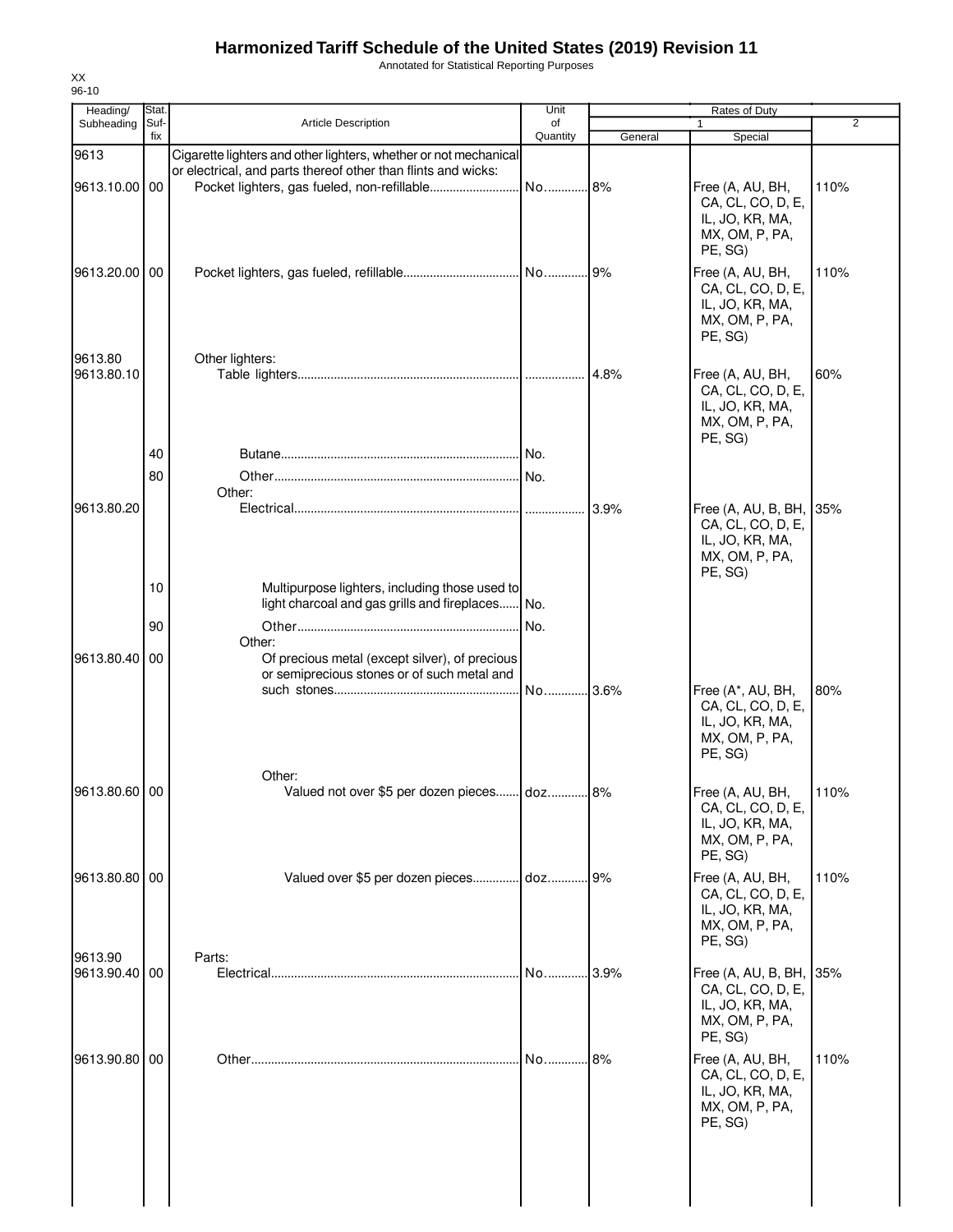Annotated for Statistical Reporting Purposes

| Heading/      | Stat.       |                                                                                                                     | Unit           |                  | Rates of Duty                                                                          | $\overline{2}$    |
|---------------|-------------|---------------------------------------------------------------------------------------------------------------------|----------------|------------------|----------------------------------------------------------------------------------------|-------------------|
| Subheading    | Suf-<br>fix | <b>Article Description</b>                                                                                          | of<br>Quantity | General          | Special                                                                                |                   |
| 9614.00       |             | Smoking pipes (including pipe bowls) and cigar or cigarette<br>holders, and parts thereof:<br>Pipes and pipe bowls: |                |                  |                                                                                        |                   |
| 9614.00.21 00 |             | Of wood or root:<br>Roughly shaped blocks of wood or root, for the                                                  |                |                  |                                                                                        | 10%               |
| 9614.00.25 00 |             |                                                                                                                     |                |                  | CA, CL, CO, D, E,<br>IL, JO, KR, MA,<br>MX, OM, P, PA,<br>PE, SG)                      | $5¢$ each + 60%   |
| 9614.00.26 00 |             | Pipes and bowls wholly of clay and pipes with bowls                                                                 |                |                  | Free (A*, AU, BH,<br>CA, CL, CO, D, E,<br>IL, JO, KR, MA,<br>MX, OM, P, PA,<br>PE, SG) | 45%               |
| 9614.00.28    |             |                                                                                                                     |                |                  | CA, CL, CO, D, E,<br>IL, JO, KR, MA,<br>MX, OM, P, PA,<br>PE, SG)                      | $5¢$ each + 60%   |
|               | 10          |                                                                                                                     |                |                  |                                                                                        |                   |
|               | 30          |                                                                                                                     |                |                  |                                                                                        |                   |
|               | 90          | Other:                                                                                                              |                |                  |                                                                                        |                   |
| 9614.00.94 00 |             |                                                                                                                     |                |                  | Free (A, AU, BH,<br>CA, CL, CO, D, E,<br>IL, JO, KR, MA,<br>MX, OM, P, PA,<br>PE, SG)  | 110%              |
| 9614.00.98    |             |                                                                                                                     |                | $0.5¢$ each + 3% | Free (A, AU, BH,<br>CA, CL, CO, D, E,<br>IL, JO, KR, MA,<br>MX, OM, P, PA,<br>PE, SG)  | $5¢$ each $+60\%$ |
|               | 10          |                                                                                                                     |                |                  |                                                                                        |                   |
|               | 90          |                                                                                                                     |                |                  |                                                                                        |                   |
|               |             |                                                                                                                     |                |                  |                                                                                        |                   |
|               |             |                                                                                                                     |                |                  |                                                                                        |                   |
|               |             |                                                                                                                     |                |                  |                                                                                        |                   |
|               |             |                                                                                                                     |                |                  |                                                                                        |                   |
|               |             |                                                                                                                     |                |                  |                                                                                        |                   |
|               |             |                                                                                                                     |                |                  |                                                                                        |                   |
|               |             |                                                                                                                     |                |                  |                                                                                        |                   |
|               |             |                                                                                                                     |                |                  |                                                                                        |                   |
|               |             |                                                                                                                     |                |                  |                                                                                        |                   |
|               |             |                                                                                                                     |                |                  |                                                                                        |                   |
|               |             |                                                                                                                     |                |                  |                                                                                        |                   |
|               |             |                                                                                                                     |                |                  |                                                                                        |                   |
|               |             |                                                                                                                     |                |                  |                                                                                        |                   |
|               |             |                                                                                                                     |                |                  |                                                                                        |                   |
|               |             |                                                                                                                     |                |                  |                                                                                        |                   |
|               |             |                                                                                                                     |                |                  |                                                                                        |                   |
|               |             |                                                                                                                     |                |                  |                                                                                        |                   |
|               |             |                                                                                                                     |                |                  |                                                                                        |                   |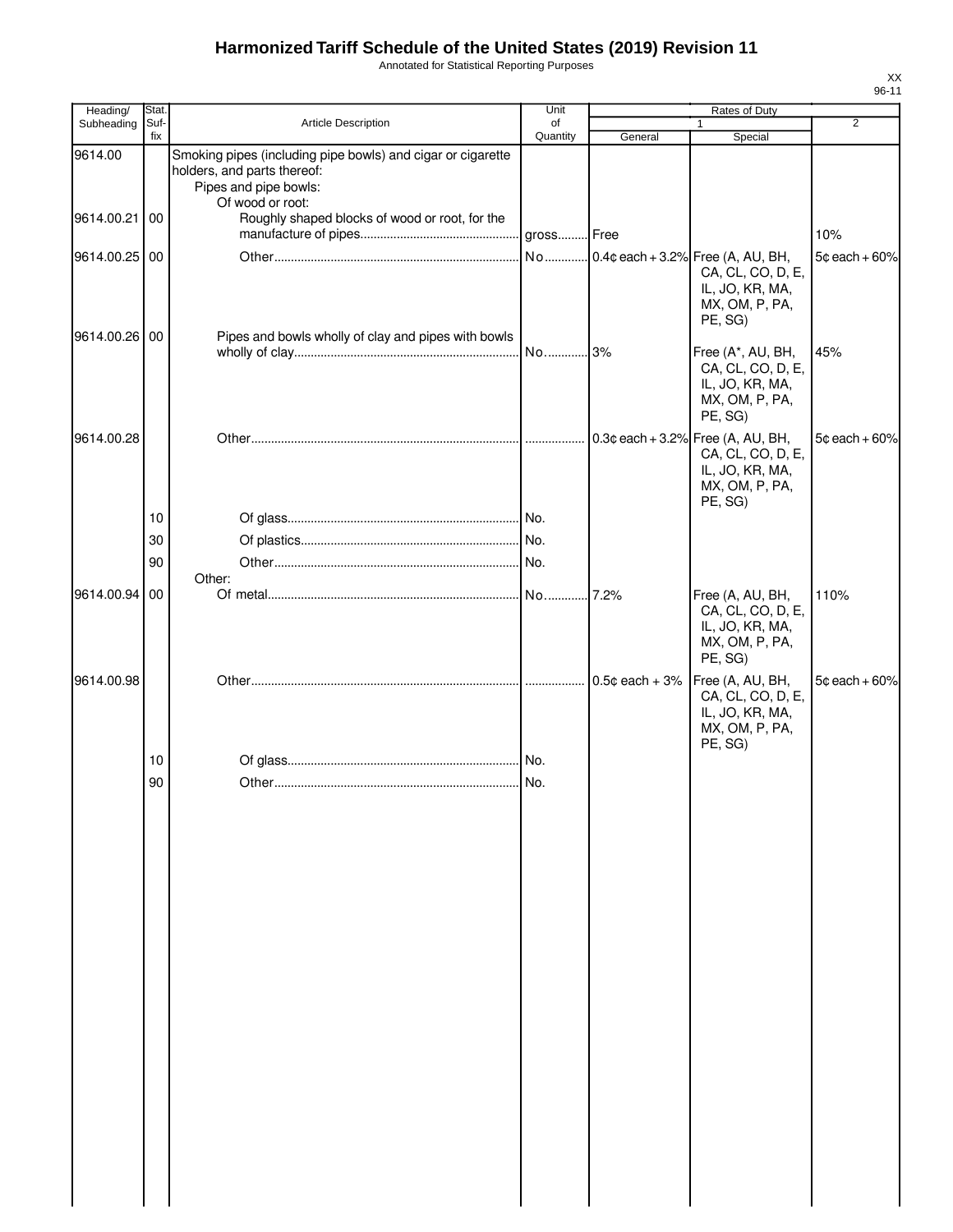Annotated for Statistical Reporting Purposes

| Heading/                 | Stat.       |                                                                                                                                                                                                                                  | Unit           |                             | Rates of Duty                                                                                  |                        |
|--------------------------|-------------|----------------------------------------------------------------------------------------------------------------------------------------------------------------------------------------------------------------------------------|----------------|-----------------------------|------------------------------------------------------------------------------------------------|------------------------|
| Subheading               | Suf-<br>fix | Article Description                                                                                                                                                                                                              | of<br>Quantity | General                     | 1<br>Special                                                                                   | $\overline{2}$         |
| 9615<br>9615.11          |             | Combs, hair-slides and the like; hairpins, curling pins, curling<br>grips, hair-curlers and the like, other than those of heading<br>8516, and parts thereof:<br>Combs, hair-slides and the like:<br>Of hard rubber or plastics: |                |                             |                                                                                                |                        |
| 9615.11.10 00            |             | Combs:                                                                                                                                                                                                                           |                | 2%                          | Free (A, AU, BH,<br>CA, CL, CO, D, E,                                                          | $$1.44/gross +$<br>25% |
| 9615.11.20 00            |             | Valued over \$4.50 per gross:                                                                                                                                                                                                    | gross          | 5.2%                        | IL, JO, KR, MA,<br>MX, OM, P, PA,<br>PE, SG)<br>Free (A, AU, BH,                               | 36%                    |
|                          |             |                                                                                                                                                                                                                                  |                |                             | CA, CL, CO, D, E,<br>IL, JO, KR, MA,<br>MX, OM, P, PA,<br>PE, SG)                              |                        |
| 9615.11.30 00            |             | Other:                                                                                                                                                                                                                           |                | gross 28.8¢/gross +<br>4.6% | Free (A, AU, BH,<br>CA, CL, CO, D, E,<br>IL, JO, KR, MA,<br>MX, OM, P, PA,<br>PE, SG)          | $$2.88/gross +$<br>35% |
| 9615.11.40               | 00          | Not set with imitation pearls or imitation                                                                                                                                                                                       | No             | .5.3%                       | Free (A, AU, BH,<br>CA, CL, CO, D, E,<br>IL, JO, KR, MA,<br>MX, OM, P, PA,<br>PE, SG)          | 80%                    |
| 9615.11.50 00<br>9615.19 |             | Other:<br>Combs:                                                                                                                                                                                                                 | <b>X</b>       | l Free                      |                                                                                                | 110%                   |
| 9615.19.20               | 00          |                                                                                                                                                                                                                                  |                | 1.3%                        | Free (A, AU, BH,<br>CA, CL, CO, D, E,<br>IL, JO, KR, MA,<br>MX, OM, P, PA,<br>PE, SG)          | $$1.44/gross +$<br>25% |
| 9615.19.40 00            |             |                                                                                                                                                                                                                                  |                | 4.6%                        | Free (A, AU, BH,<br>CA, CL, CO, D, E,<br>IL, JO, KR, MA,<br>MX, OM, P, PA,<br>PE, SG)          | $$2.88/gross +$<br>35% |
| 9615.19.60 00            |             |                                                                                                                                                                                                                                  | No             | $11\%$ <sup>2/</sup>        | Free (A, AU, BH,<br>CA, CL, CO, D, E,<br>IL, JO, MA, MX,<br>OM, P, PA, PE,<br>SG)<br>2.2% (KR) | 110%                   |
|                          |             |                                                                                                                                                                                                                                  |                |                             |                                                                                                |                        |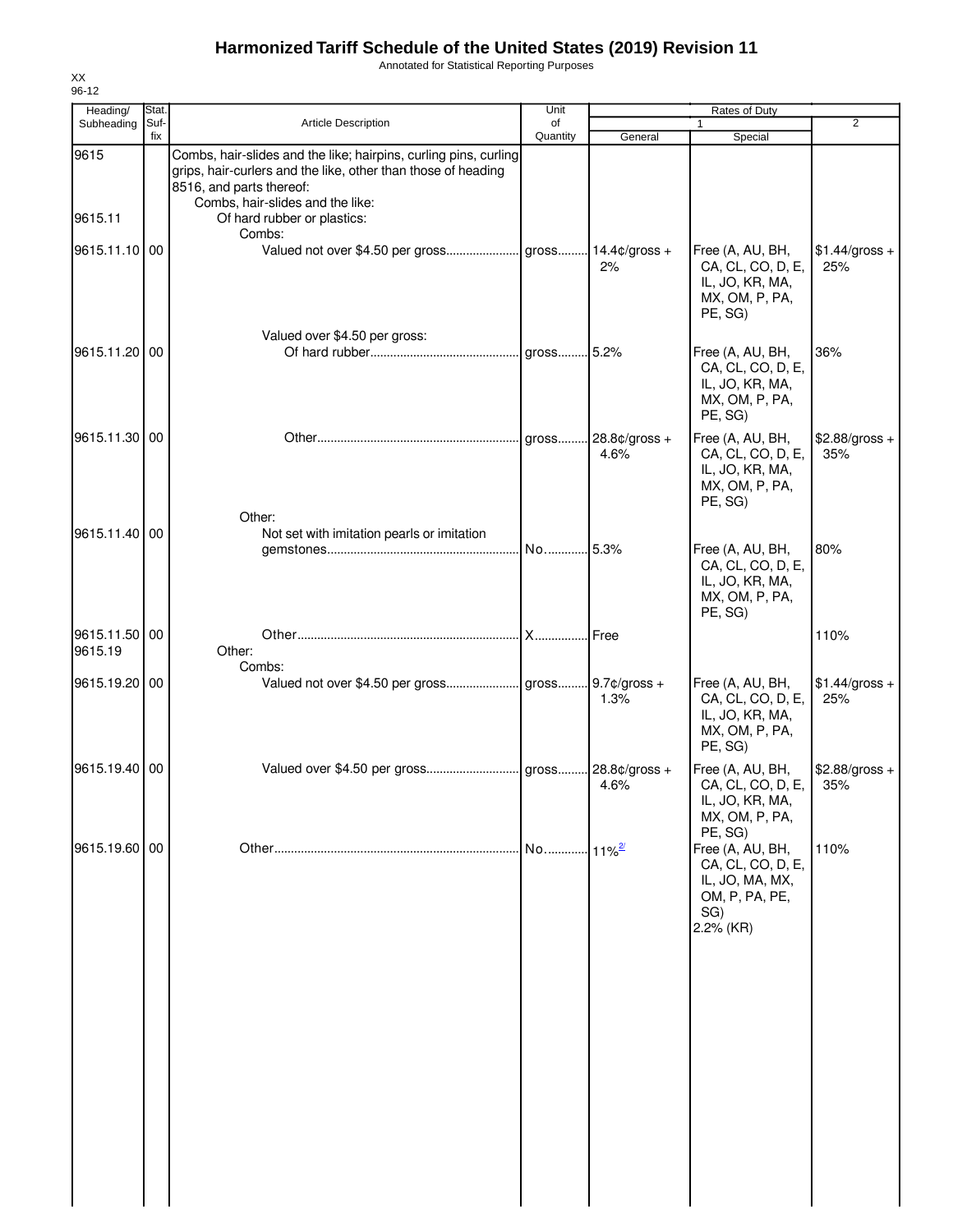Annotated for Statistical Reporting Purposes

| Heading/               | Stat.       |                                                                                                                                                                                | Unit                  |         | Rates of Duty                                                                                    |       |
|------------------------|-------------|--------------------------------------------------------------------------------------------------------------------------------------------------------------------------------|-----------------------|---------|--------------------------------------------------------------------------------------------------|-------|
| Subheading             | Suf-<br>fix | <b>Article Description</b>                                                                                                                                                     | of<br>Quantity        | General | 1<br>Special                                                                                     | 2     |
| 9615 (con.)<br>9615.90 |             | Combs, hair-slides and the like; hairpins, curling pins, curling<br>grips, hair-curlers and the like, other than those of heading<br>8516, and parts thereof: (con.)<br>Other: |                       |         |                                                                                                  |       |
| 9615.90.20 00          |             | Nonthermic, nonornamental devices for curling the                                                                                                                              | No 8.1% <sup>3/</sup> |         | Free (A, AU, BH,<br>CA, CL, CO, D, E,                                                            | 45%   |
| 9615.90.30 00          |             |                                                                                                                                                                                |                       |         | IL, JO, KR, MA,<br>MX, OM, P, PA,<br>PE, SG)<br>Free (A, AU, BH,                                 | 35%   |
|                        |             | Other:                                                                                                                                                                         |                       |         | CA, CL, CO, D, E,<br>IL, JO, KR, MA,<br>MX, OM, P, PA,<br>PE, SG)                                |       |
| 9615.90.40             | 00          | Of rubber or plastics, not set with imitation pearls                                                                                                                           |                       |         |                                                                                                  |       |
|                        |             |                                                                                                                                                                                | No 5.3%               |         | Free (A, AU, BH,<br>CA, CL, CO, D, E,<br>IL, JO, KR, MA,<br>MX, OM, P, PA,<br>PE, SG)            | 80%   |
| 9615.90.60 00          |             |                                                                                                                                                                                | No11%                 |         | Free (A, AU, BH,<br>CA, CL, CO, D, E,<br>IL, JO, MA, MX,<br>OM, P, PA, PE,<br>SG)<br>$2.2%$ (KR) | 110%  |
| 9616                   |             | Scent sprayers and similar toilet sprayers, and mounts and<br>heads therefor; powder puffs and pads for the application of<br>cosmetics or toilet preparations:                |                       |         |                                                                                                  |       |
| 9616.10.00 00          |             | Scent sprayers and similar toilet sprayers, and mounts                                                                                                                         | X                     | Free    |                                                                                                  | 40%   |
| 9616.20.00 00          |             | Powder puffs and pads for the application of cosmetics or                                                                                                                      |                       |         | Free (A+, AU, BH,                                                                                | 78.5% |
|                        |             |                                                                                                                                                                                |                       |         | CA, CL, CO, D, E,<br>IL, JO, KR, MA,<br>MX, OM, P, PA,<br>PE, SG)                                |       |
| 9617.00                |             | Vacuum flasks and other vacuum vessels, complete with cases;<br>parts thereof other than glass inners:<br>Vessels:                                                             |                       |         |                                                                                                  |       |
| 9617.00.10 00          |             |                                                                                                                                                                                |                       | .7.2%   | Free (A, AU, BH,<br>CA, CL, CO, D, E,<br>IL, JO, KR, MA,<br>MX, OM, P, PA,<br>PE, SG)            | 55.5% |
| 9617.00.30 00          |             | Having a capacity exceeding 1 liter but not exceeding                                                                                                                          | No                    | 6.9%    | Free (A, AU, BH,<br>CA, CL, CO, D, E,<br>IL, JO, KR, MA,<br>MX, OM, P, PA,                       | 52%   |
| 9617.00.40 00          |             |                                                                                                                                                                                |                       |         | PE, SG)<br>Free (A, AU, BH,<br>CA, CL, CO, D, E,<br>IL, JO, KR, MA,<br>MX, OM, P, PA,<br>PE, SG) | 51%   |
|                        |             |                                                                                                                                                                                |                       |         |                                                                                                  |       |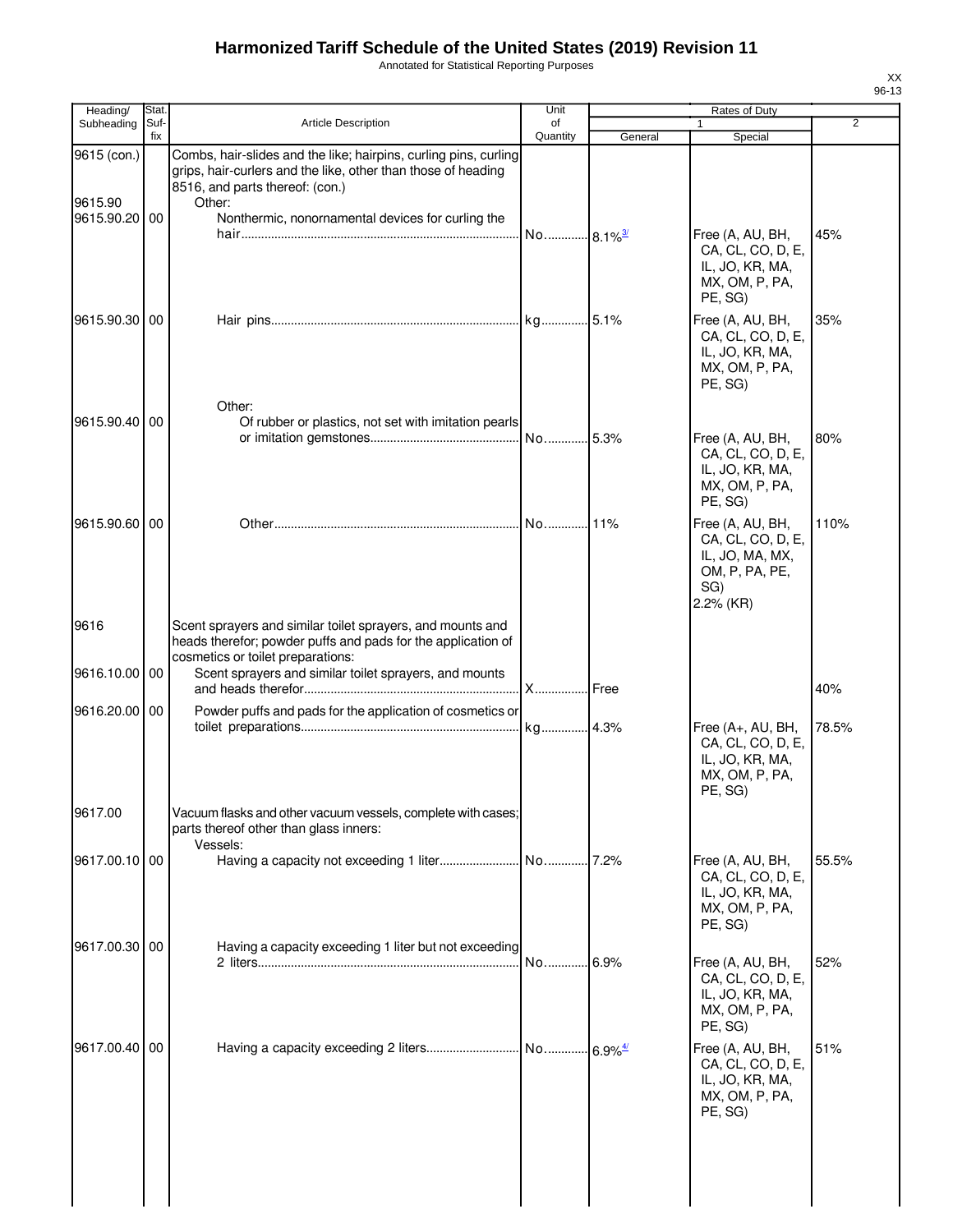Annotated for Statistical Reporting Purposes

| Heading/ Stat.<br>Subheading Suf- |                          |                                                              | Unit           | Rates of Duty |                   |                |  |
|-----------------------------------|--------------------------|--------------------------------------------------------------|----------------|---------------|-------------------|----------------|--|
|                                   |                          | Article Description                                          | of<br>Quantity |               | $\mathbf{1}$      | $\overline{2}$ |  |
|                                   | $\operatorname{\sf fix}$ |                                                              |                | General       | Special           |                |  |
|                                   |                          |                                                              |                |               |                   |                |  |
| 9617.00                           |                          | Vacuum flasks and other vacuum vessels, complete with cases; |                |               |                   |                |  |
| (con.)                            |                          | parts thereof other than glass inners: (con.)                |                |               |                   |                |  |
| 9617.00.60 00                     |                          |                                                              | No  7.2%       |               | Free (A, AU, BH,  | 55%            |  |
|                                   |                          |                                                              |                |               |                   |                |  |
|                                   |                          |                                                              |                |               | CA, CL, CO, D, E, |                |  |
|                                   |                          |                                                              |                |               | IL, JO, KR, MA,   |                |  |
|                                   |                          |                                                              |                |               | MX, OM, P, PA,    |                |  |
|                                   |                          |                                                              |                |               |                   |                |  |
|                                   |                          |                                                              |                |               | PE, SG)           |                |  |
|                                   |                          |                                                              |                |               |                   |                |  |
|                                   |                          |                                                              |                |               |                   |                |  |
|                                   |                          |                                                              |                |               |                   |                |  |
|                                   |                          |                                                              |                |               |                   |                |  |
|                                   |                          |                                                              |                |               |                   |                |  |
|                                   |                          |                                                              |                |               |                   |                |  |
|                                   |                          |                                                              |                |               |                   |                |  |
|                                   |                          |                                                              |                |               |                   |                |  |
|                                   |                          |                                                              |                |               |                   |                |  |
|                                   |                          |                                                              |                |               |                   |                |  |
|                                   |                          |                                                              |                |               |                   |                |  |
|                                   |                          |                                                              |                |               |                   |                |  |
|                                   |                          |                                                              |                |               |                   |                |  |
|                                   |                          |                                                              |                |               |                   |                |  |
|                                   |                          |                                                              |                |               |                   |                |  |
|                                   |                          |                                                              |                |               |                   |                |  |
|                                   |                          |                                                              |                |               |                   |                |  |
|                                   |                          |                                                              |                |               |                   |                |  |
|                                   |                          |                                                              |                |               |                   |                |  |
|                                   |                          |                                                              |                |               |                   |                |  |
|                                   |                          |                                                              |                |               |                   |                |  |
|                                   |                          |                                                              |                |               |                   |                |  |
|                                   |                          |                                                              |                |               |                   |                |  |
|                                   |                          |                                                              |                |               |                   |                |  |
|                                   |                          |                                                              |                |               |                   |                |  |
|                                   |                          |                                                              |                |               |                   |                |  |
|                                   |                          |                                                              |                |               |                   |                |  |
|                                   |                          |                                                              |                |               |                   |                |  |
|                                   |                          |                                                              |                |               |                   |                |  |
|                                   |                          |                                                              |                |               |                   |                |  |
|                                   |                          |                                                              |                |               |                   |                |  |
|                                   |                          |                                                              |                |               |                   |                |  |
|                                   |                          |                                                              |                |               |                   |                |  |
|                                   |                          |                                                              |                |               |                   |                |  |
|                                   |                          |                                                              |                |               |                   |                |  |
|                                   |                          |                                                              |                |               |                   |                |  |
|                                   |                          |                                                              |                |               |                   |                |  |
|                                   |                          |                                                              |                |               |                   |                |  |
|                                   |                          |                                                              |                |               |                   |                |  |
|                                   |                          |                                                              |                |               |                   |                |  |
|                                   |                          |                                                              |                |               |                   |                |  |
|                                   |                          |                                                              |                |               |                   |                |  |
|                                   |                          |                                                              |                |               |                   |                |  |
|                                   |                          |                                                              |                |               |                   |                |  |
|                                   |                          |                                                              |                |               |                   |                |  |
|                                   |                          |                                                              |                |               |                   |                |  |
|                                   |                          |                                                              |                |               |                   |                |  |
|                                   |                          |                                                              |                |               |                   |                |  |
|                                   |                          |                                                              |                |               |                   |                |  |
|                                   |                          |                                                              |                |               |                   |                |  |
|                                   |                          |                                                              |                |               |                   |                |  |
|                                   |                          |                                                              |                |               |                   |                |  |
|                                   |                          |                                                              |                |               |                   |                |  |
|                                   |                          |                                                              |                |               |                   |                |  |
|                                   |                          |                                                              |                |               |                   |                |  |
|                                   |                          |                                                              |                |               |                   |                |  |
|                                   |                          |                                                              |                |               |                   |                |  |
|                                   |                          |                                                              |                |               |                   |                |  |
|                                   |                          |                                                              |                |               |                   |                |  |
|                                   |                          |                                                              |                |               |                   |                |  |
|                                   |                          |                                                              |                |               |                   |                |  |
|                                   |                          |                                                              |                |               |                   |                |  |
|                                   |                          |                                                              |                |               |                   |                |  |
|                                   |                          |                                                              |                |               |                   |                |  |
|                                   |                          |                                                              |                |               |                   |                |  |
|                                   |                          |                                                              |                |               |                   |                |  |
|                                   |                          |                                                              |                |               |                   |                |  |
|                                   |                          |                                                              |                |               |                   |                |  |
|                                   |                          |                                                              |                |               |                   |                |  |
|                                   |                          |                                                              |                |               |                   |                |  |
|                                   |                          |                                                              |                |               |                   |                |  |
|                                   |                          |                                                              |                |               |                   |                |  |
|                                   |                          |                                                              |                |               |                   |                |  |
|                                   |                          |                                                              |                |               |                   |                |  |
|                                   |                          |                                                              |                |               |                   |                |  |
|                                   |                          |                                                              |                |               |                   |                |  |
|                                   |                          |                                                              |                |               |                   |                |  |
|                                   |                          |                                                              |                |               |                   |                |  |
|                                   |                          |                                                              |                |               |                   |                |  |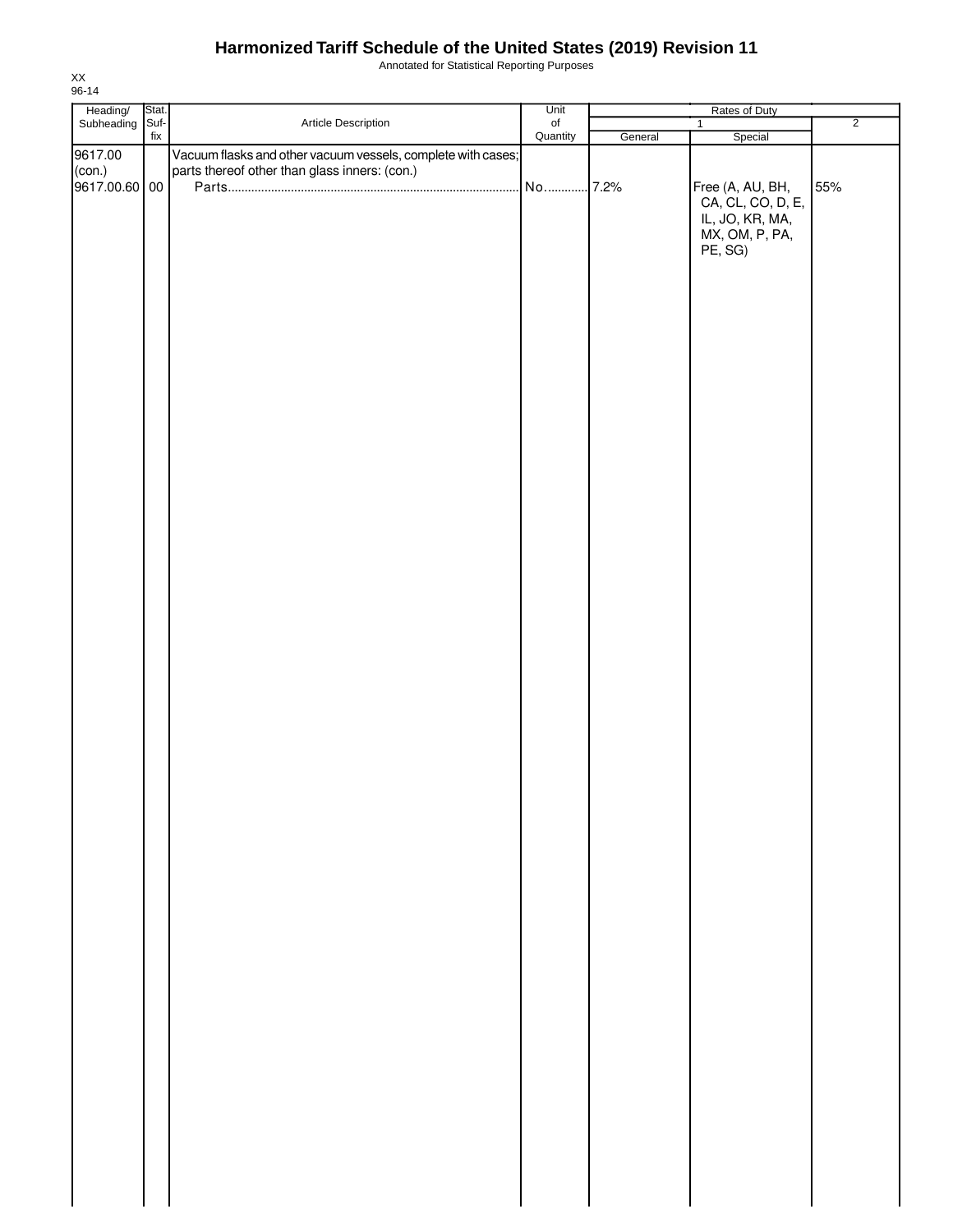Annotated for Statistical Reporting Purposes

| υ<br>n. |  |
|---------|--|

| Heading/      | Stat.       |                                                                                                                    | Unit                |         | Rates of Duty                                                                                    |                |
|---------------|-------------|--------------------------------------------------------------------------------------------------------------------|---------------------|---------|--------------------------------------------------------------------------------------------------|----------------|
| Subheading    | Suf-<br>fix | Article Description                                                                                                | of                  |         | 1                                                                                                | $\overline{2}$ |
| 9618.00.00 00 |             | Tailors' dummies and other mannequins; automatons and other<br>animated displays used for shopwindow dressing      | Quantity<br>No 4.4% | General | Special<br>Free (A, AU, BH,<br>CA, CL, CO, D, E,<br>IL, JO, KR, MA,<br>MX, OM, P, PA,<br>PE, SG) | 56%            |
| 9619.00       |             | Sanitary towels (pads) and tampons, diapers and diaper liners<br>for babies and similar articles, of any material: |                     |         |                                                                                                  |                |
| 9619.00.05 00 |             |                                                                                                                    |                     |         | Free (A, AU, BH,<br>CA, CL, CO, D, E,<br>IL, JO, KR, MA,<br>MX, OM, P, PA,<br>PE, SG)            | 25%            |
| 9619.00.11 00 |             |                                                                                                                    |                     |         |                                                                                                  | 30%            |
| 9619.00.15    |             | Of paper, cellulose wadding or webs of cellulose fibers                                                            |                     | Free    |                                                                                                  | 35%            |
|               | 10          |                                                                                                                    |                     |         |                                                                                                  |                |
|               | 30          |                                                                                                                    |                     |         |                                                                                                  |                |
|               | 60          |                                                                                                                    |                     |         |                                                                                                  |                |
|               |             | Of textile wadding:                                                                                                |                     |         |                                                                                                  |                |
| 9619.00.21    | 00          |                                                                                                                    |                     |         | Free (AU, BH, CA,<br>CL, CO, IL, JO,<br>KR, MA, MX, OM,<br>P, PA, PE, SG)                        | 40%            |
| 9619.00.25 00 |             |                                                                                                                    |                     |         | Free (AU, BH, CA,<br>CL, CO, E <sup>*</sup> , IL, JO,<br>KR, MA, MX, OM,<br>P, PA, PE, SG)       | 74%            |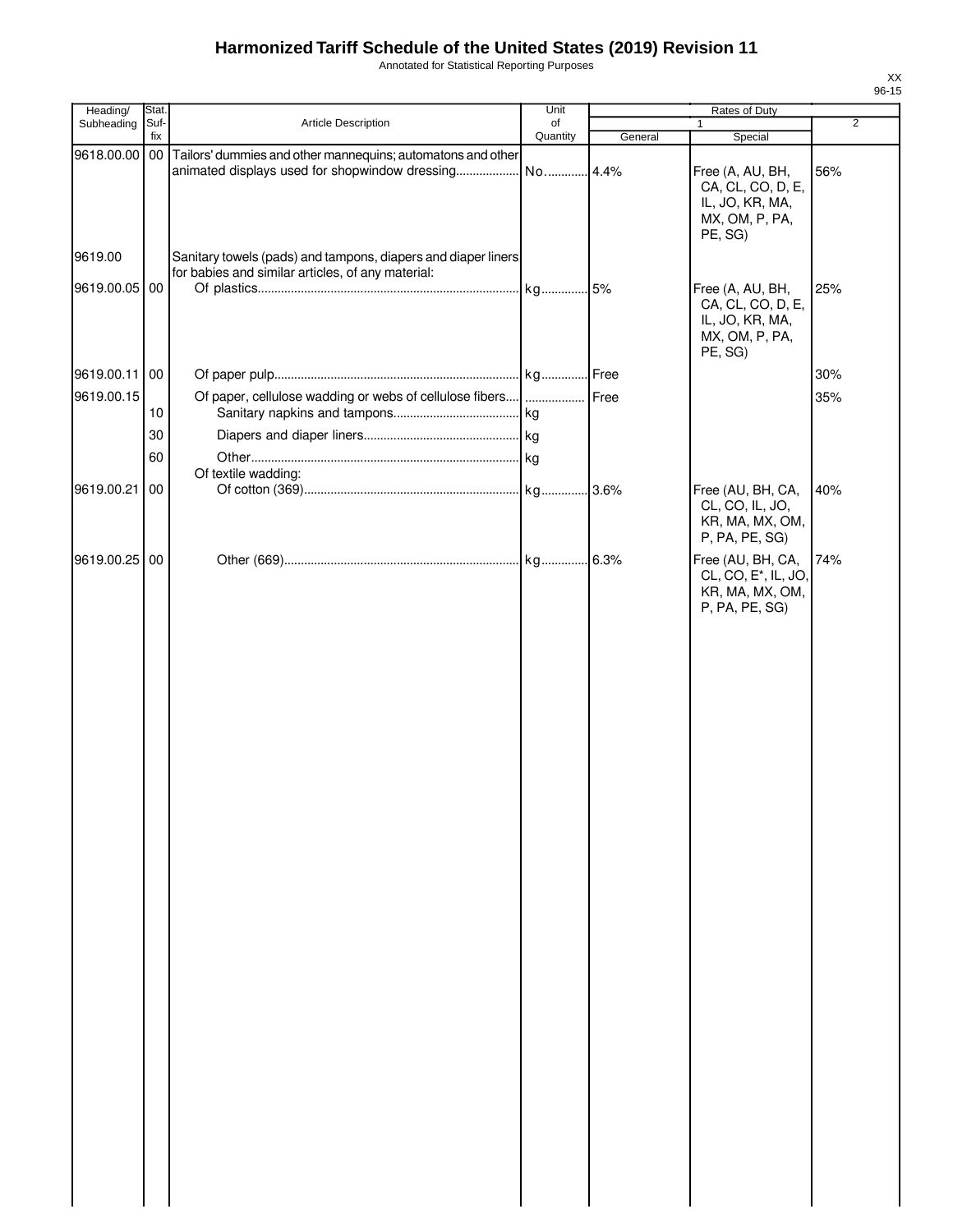Annotated for Statistical Reporting Purposes

| Heading/          | Stat.       |                                                                                                                                                                                | Unit           |         | Rates of Duty                                                                                  |                |
|-------------------|-------------|--------------------------------------------------------------------------------------------------------------------------------------------------------------------------------|----------------|---------|------------------------------------------------------------------------------------------------|----------------|
| Subheading        | Suf-<br>fix | Article Description                                                                                                                                                            | of<br>Quantity | General | 1<br>Special                                                                                   | $\overline{2}$ |
| 9619.00<br>(con.) |             | Sanitary towels (pads) and tampons, diapers and diaper liners<br>for babies and similar articles, of any material: (con.)<br>Diapers of other textile materials:<br>Of cotton: |                |         |                                                                                                |                |
| 9619.00.31        | 00          | Of knitted or crocheted textile fabric (239) doz 8.1%                                                                                                                          | kg             |         | Free (AU, BH, CA,<br>CL, CO, IL, JO,<br>KR, MA, MX, OM,<br>P, PA, PE, SG)                      | 90%            |
| 9619.00.33 00     |             |                                                                                                                                                                                | kg             | .9.3%   | Free (AU, BH, CA,<br>CL, CO, IL, JO,<br>KR, MA, MX, OM,<br>P, PA, PE, SG)                      | 90%            |
| 9619.00.41        | 00          |                                                                                                                                                                                | kg             |         | Free (AU, BH, CA,<br>CL, CO, IL, JO,<br>KR, MA, MX, OM,<br>P, PA, PE, SG)                      | 90%            |
| 9619.00.43 00     |             |                                                                                                                                                                                | kg             | .14.9%  | Free (AU, BH, CA,<br>CL, CO, IL, JO,<br>KR, MA, MX, OM,<br>P, PA, PE, SG)                      | 90%            |
| 9619.00.46 00     |             | Of other textile fibers:<br>Of knitted or crocheted textile fabric (839) doz 5.6%                                                                                              | kg             |         | Free (AU, BH, CA,<br>CL, CO, E <sup>*</sup> , IL, JO,<br>KR, MA, MX, OM,                       | 60%            |
| 9619.00.48 00     |             |                                                                                                                                                                                | kg             |         | P, PA, PE, SG)<br>Free (AU, BH, CA,<br>CL, CO, E, IL, JO,<br>KR, MA, MX, OM,<br>P, PA, PE, SG) | 35%            |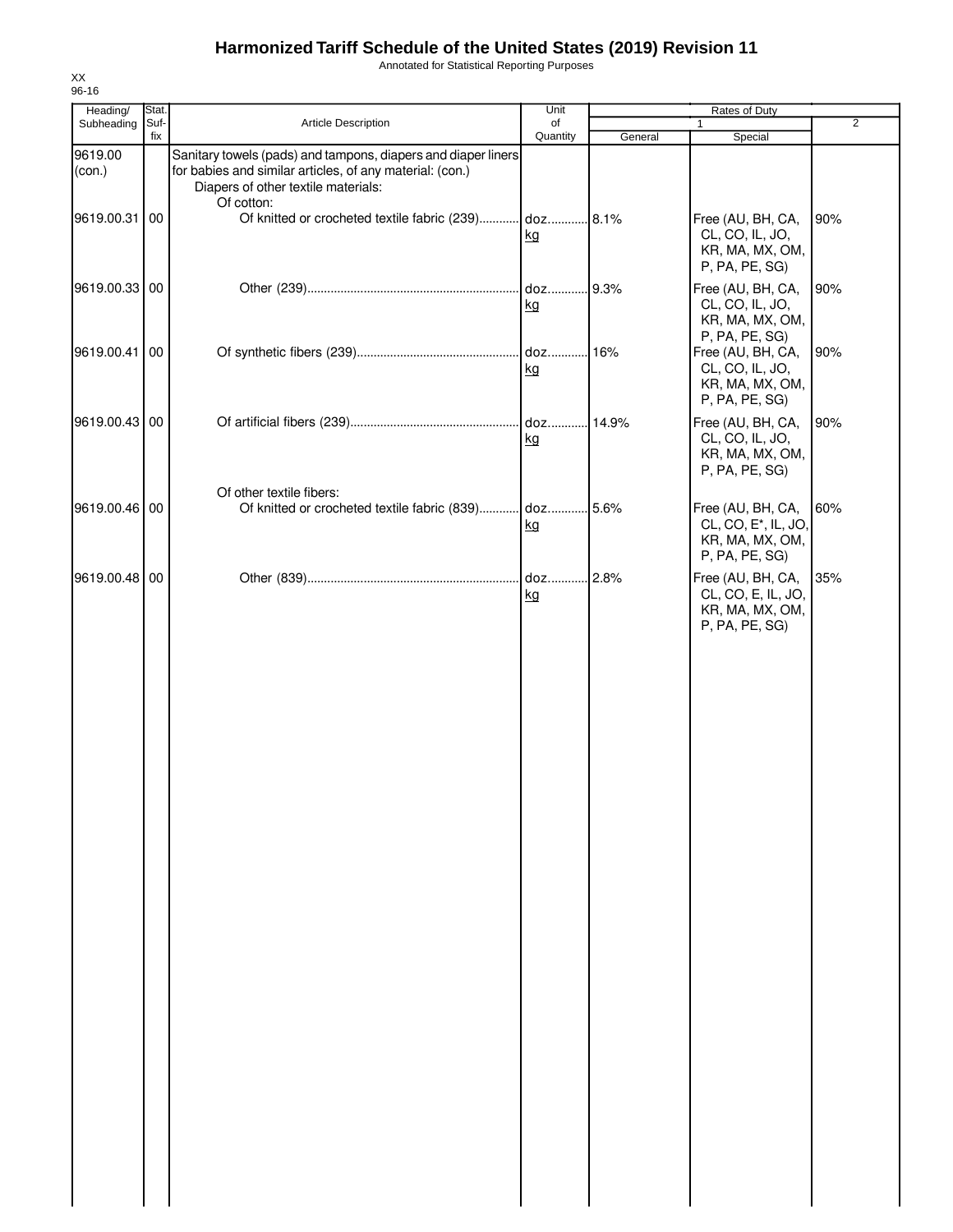Annotated for Statistical Reporting Purposes

| ۰. |  |
|----|--|

| Heading/          | Stat. |                                                                                                                                                           | Unit               |         | Rates of Duty                                                                                                  |                |
|-------------------|-------|-----------------------------------------------------------------------------------------------------------------------------------------------------------|--------------------|---------|----------------------------------------------------------------------------------------------------------------|----------------|
| Subheading        | Suf-  | Article Description                                                                                                                                       | of                 |         | 1                                                                                                              | $\overline{2}$ |
| 9619.00<br>(con.) | fix   | Sanitary towels (pads) and tampons, diapers and diaper liners<br>for babies and similar articles, of any material: (con.)<br>Other, of textile materials: | Quantity           | General | Special                                                                                                        |                |
| 9619.00.61        | 00    | Knitted or crocheted:                                                                                                                                     | doz 10.8%<br>kg    |         | Free (AU, BH, CA,<br>CL, CO, IL, JO,<br>KR, MA, MX, OM,<br>P, PA, PE, SG)                                      | 90%            |
| 9619.00.64 00     |       |                                                                                                                                                           | $doz$<br>kg        | 14.9%   | Free (AU, BH, CA,<br>CL, CO, IL, JO,<br>KR, MA, MX, OM,<br>P, PA, PE, SG)                                      | 90%            |
| 9619.00.68 00     |       |                                                                                                                                                           | doz<br>kg          | .5.6%   | Free (AU, BH, CA,<br>CL, CO, E <sup>*</sup> , IL, JO,<br>KR, MA, MX, OM,<br>P, PA, PE, SG)                     | 60%            |
| 9619.00.71        | 00    | Other:                                                                                                                                                    | $doz$<br><u>kg</u> | 8.1%    | Free (AU, BH, CA,<br>CL, CO, IL, JO,<br>KR, MA, MX, OM,<br>P, PA, PE, SG)                                      | 90%            |
| 9619.00.74 00     |       |                                                                                                                                                           | doz<br>kg          | .16%    | Free (AU, BH, CA,<br>CL, CO, IL, JO,<br>KR, MA, MX, OM,<br>P, PA, PE, SG)                                      | 76%            |
| 9619.00.78 00     |       | Other:                                                                                                                                                    | doz<br>kg          | 2.8%    | Free (AU, BH, CA,<br>CL, CO, E <sup>*</sup> , IL, JO,<br>KR, MA, MX, OM,<br>P, PA, PE, SG)                     | 35%            |
| 9619.00.79 00     |       |                                                                                                                                                           | doz<br>kg          | 7.3%    | Free (AU, BH, CA,<br>CL, CO, E, IL, JO,<br>KR, MA, MX, OM,                                                     | 35%            |
| 9619.00.90 00     |       |                                                                                                                                                           | No<br>kg           | 7%      | P, PA, PE, SG)<br>Free (A, AU, B, BH, 40%<br>CA, CL, CO, D, E,<br>IL, JO, KR, MA,<br>MX, OM, P, PA,<br>PE, SG) |                |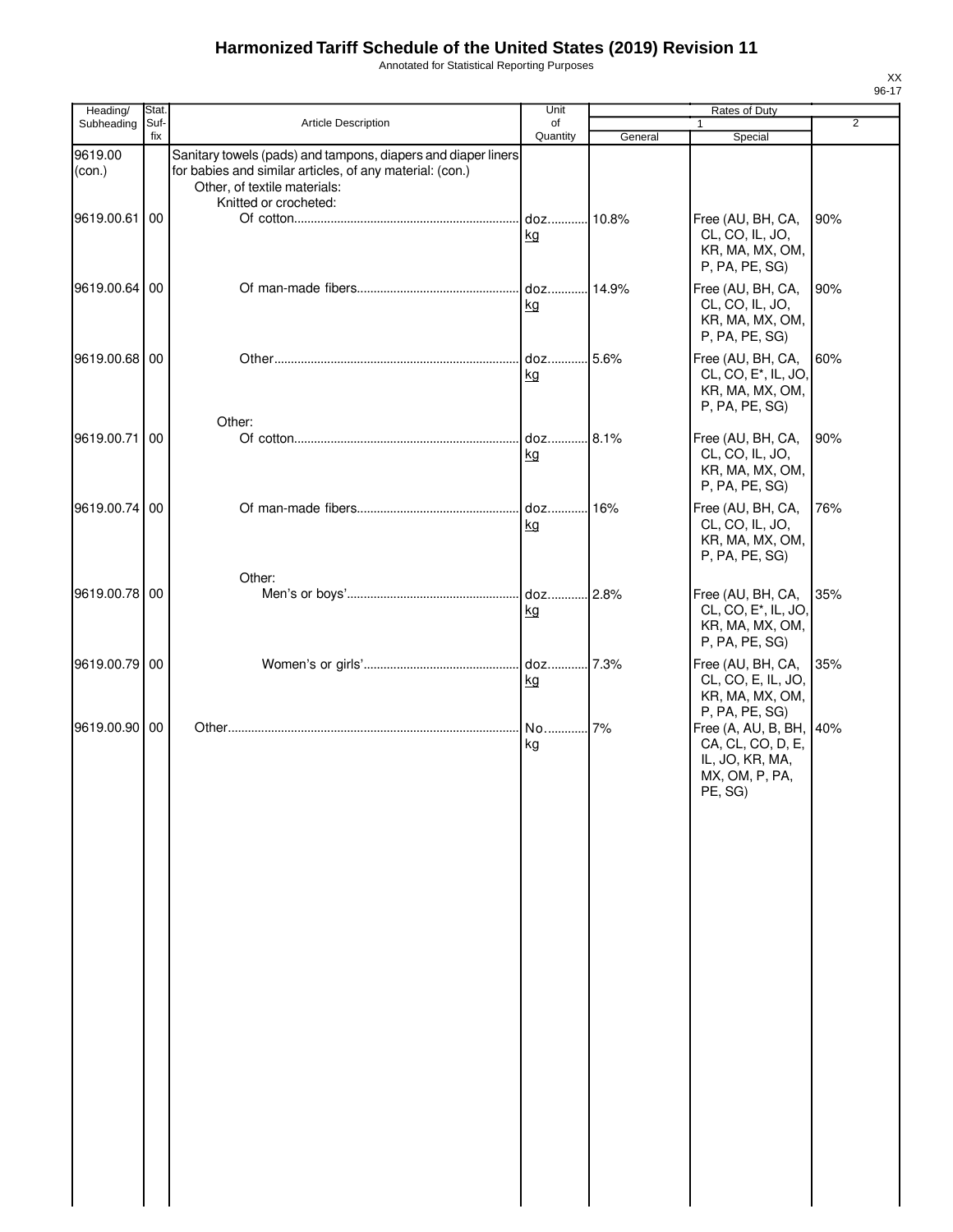Annotated for Statistical Reporting Purposes

| Heading/                 | Stat.       |                                                                                                                | Unit                  |                                                                                             | Rates of Duty                                                                                |                                                                            |
|--------------------------|-------------|----------------------------------------------------------------------------------------------------------------|-----------------------|---------------------------------------------------------------------------------------------|----------------------------------------------------------------------------------------------|----------------------------------------------------------------------------|
| Subheading               | Suf-<br>fix | <b>Article Description</b>                                                                                     | of<br>Quantity        | General                                                                                     | $\mathbf{1}$<br>Special                                                                      | 2                                                                          |
| 9620.00<br>9620.00.10 00 |             | Monopods, bipods, tripods and similar articles:<br>Accessories suitable for use solely or principally with the |                       |                                                                                             | Free (A, AU, B, BH, 35%<br>CA, CL, CO, D, E,<br>IL, JO, KR, MA,<br>MX, OM, P, PA,<br>PE, SG) |                                                                            |
| 9620.00.15 00            |             |                                                                                                                |                       | The rate<br>applicable to<br>the article of<br>which it is an<br>$\arccosq y^{\frac{1}{2}}$ | Free (A*, AU, BH,<br>CA, CL, CO, D, E,<br>IL, JO, KR, MA,<br>MX, OM, P, PA,<br>PE, SG)       | The rate<br>applicable to<br>the article of<br>which it is an<br>accessory |
| 9620.00.20               | 00          | Accessories for photographic (other than cinematographic)                                                      |                       |                                                                                             | Free (A, AU, BH,<br>CA, CL, CO, D, E,<br>IL, JO, KR, MA,<br>MX, OM, P, PA,<br>PE, SG)        | 20%                                                                        |
| 9620.00.25 00            |             | Accessories for cinematographic cameras of heading                                                             | No 3.9% <sup>1/</sup> |                                                                                             | Free (A, AU, BH,<br>CA, CL, CO, D, E,<br>IL, JO, KR, MA,<br>MX, OM, P, PA,<br>PE, SG)        | 45%                                                                        |
| 9620.00.30               |             | Accessories for the instruments and appliances, including                                                      |                       | The rate<br>applicable to<br>the article of<br>which it is an<br>$\arccosq y^{\frac{1}{2}}$ | Free (A, AU, BH,<br>CA, CL, CO, D, E,<br>IL, JO, KR, MA,<br>MX, OM, P, PA,<br>PE, SG)        | The rate<br>applicable to<br>the article of<br>which it is an<br>accessory |
|                          | 10          |                                                                                                                |                       |                                                                                             |                                                                                              |                                                                            |
|                          | 20          |                                                                                                                |                       |                                                                                             |                                                                                              |                                                                            |
|                          | 30          |                                                                                                                |                       |                                                                                             |                                                                                              |                                                                            |
|                          | 40          | Of photogrammetrical surveying instruments and                                                                 |                       |                                                                                             |                                                                                              |                                                                            |
|                          | 50          |                                                                                                                |                       |                                                                                             |                                                                                              |                                                                            |
|                          | 60          | Of other geophysical instruments and apparatus X                                                               |                       |                                                                                             |                                                                                              |                                                                            |
|                          | 90          |                                                                                                                | ΙX                    |                                                                                             |                                                                                              |                                                                            |
|                          |             |                                                                                                                |                       |                                                                                             |                                                                                              |                                                                            |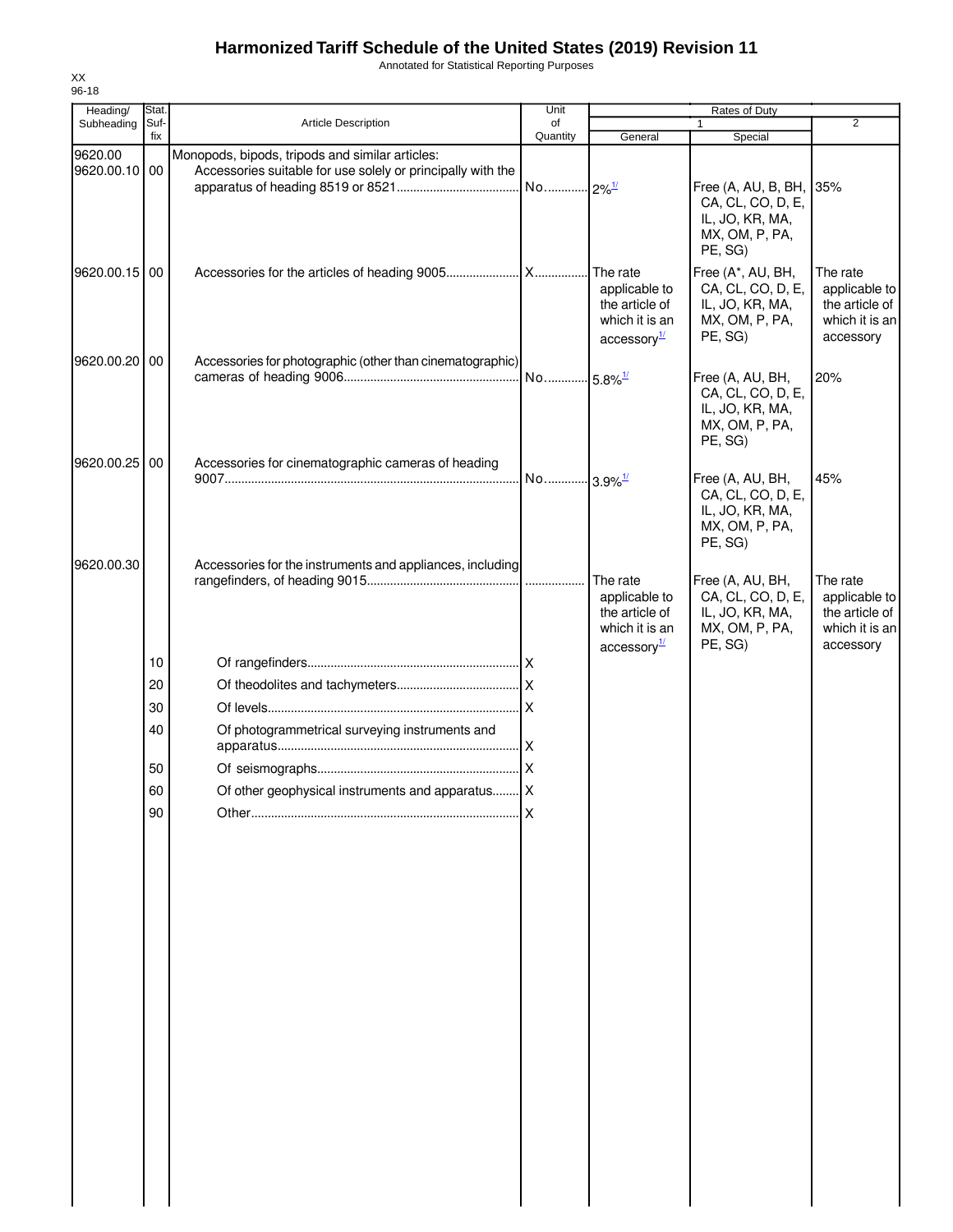Annotated for Statistical Reporting Purposes

| Heading/          | Stat.       |                                                        | Unit                  | Rates of Duty |                                                                                                         |                |  |
|-------------------|-------------|--------------------------------------------------------|-----------------------|---------------|---------------------------------------------------------------------------------------------------------|----------------|--|
| Subheading        | Suf-<br>fix | Article Description                                    | of<br>Quantity        | General       | $\mathbf{1}$<br>Special                                                                                 | $\overline{2}$ |  |
| 9620.00<br>(con.) |             | Monopods, bipods, tripods and similar articles: (con.) |                       |               |                                                                                                         |                |  |
| 9620.00.50 00     |             | Other:                                                 | No 5.3% <sup>5/</sup> |               | Free (A*, AU, B, BH, 80%<br>C, CA, CL, CO, D,<br>E, IL, JO, MA, MX,<br>OM, P, PA, PE,<br>SG)<br>1% (KR) |                |  |
| 9620.00.55 00     |             |                                                        | No 3.3% <sup>1/</sup> |               | Free (A, AU, B, BH, 33 1/3%<br>CA, CL, CO, D, E,<br>IL, JO, KR, MA,<br>MX, OM, P, PA,<br>PE, SG)        |                |  |
| 9620.00.60 00     |             |                                                        |                       |               |                                                                                                         | 45%            |  |
| 9620.00.65 00     |             |                                                        |                       |               | Free (A, AU, B, BH, 45%                                                                                 |                |  |
|                   |             |                                                        |                       |               | CA, CL, CO, D, E,<br>IL, JO, KR, MA,<br>MX, OM, P, PA,<br>PE, SG)                                       |                |  |
| 9620.00.70 00     |             |                                                        |                       |               | Free (A, AU, B, BH, 45%<br>CA, CL, CO, D, E,<br>IL, JO, KR, MA,<br>MX, OM, P, PA,<br>PE, SG)            |                |  |
|                   |             |                                                        |                       |               |                                                                                                         |                |  |